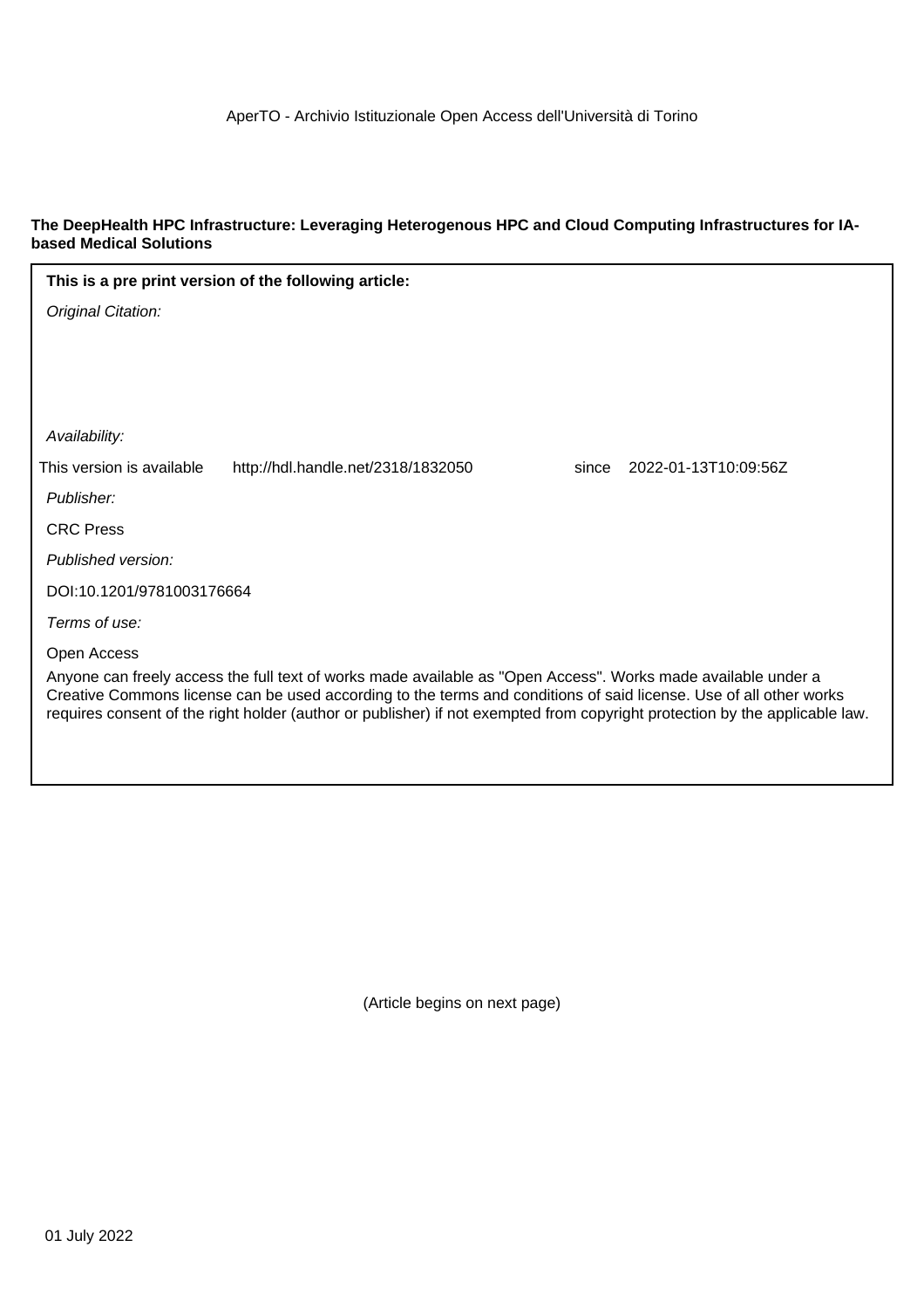# **Chapter 10: The DeepHealth HPC Infrastructure: Leveraging heterogenous HPC and cloud computing infrastructures for IA-based Medical solutions**

Add ORCiD here (won't appear in final printed book)

BSC: Eduardo Quiñones (0000-0002-5465-964X), Jesus Perales, Jorge Ejarque, Asaf

Badouh, Santiago Marco (0000-0001-7951-3914)

CEA: Fabrice Auzanneau(0000-0002-4441-9239), François Galea (0000-0002-1594-152X)

TREE: David González, José Ramón Hervás, Tatiana Silva

UNITO: Iacopo Colonnelli (0000-0001-9290-2017), Barbara Cantalupo

(0000-0001-7575-3902), Marco Aldinucci (0000-0001-8788-0829), Enzo Tartaglione (0000-0003-4274-8298)

UPV: Rafael Tornero, Jose Maria Martínez, David Rodriguez, Izan Catalán, Jorge García, Carles Hernández (0000-0001-5393-3195), José Flich

# **1. Introduction**

Deep learning (DL) is increasingly being considered to effectively support medical diagnosis of complex diseases. DL includes two main operations: (1) *training,* which refers to the process of generating a predictive model, in the form of a Deep Neural Network (DNN), based on large data-sets composed of biomedical information (e.g., medical images); and (2) *inference*, which refers to the process of predicting a diagnosis based on a reduced data-set. Deep learning training is the most computationally intensive operation, requiring very large memory and computing power. The training operation is an iterative process, requiring to iterate many times over all the data-set samples to properly adjust the model, i.e., the weights of the DNN. In general, larger datasets allows to obtain predictive models with higher accuracy, which in turn, increases the running time needed for the training procedure.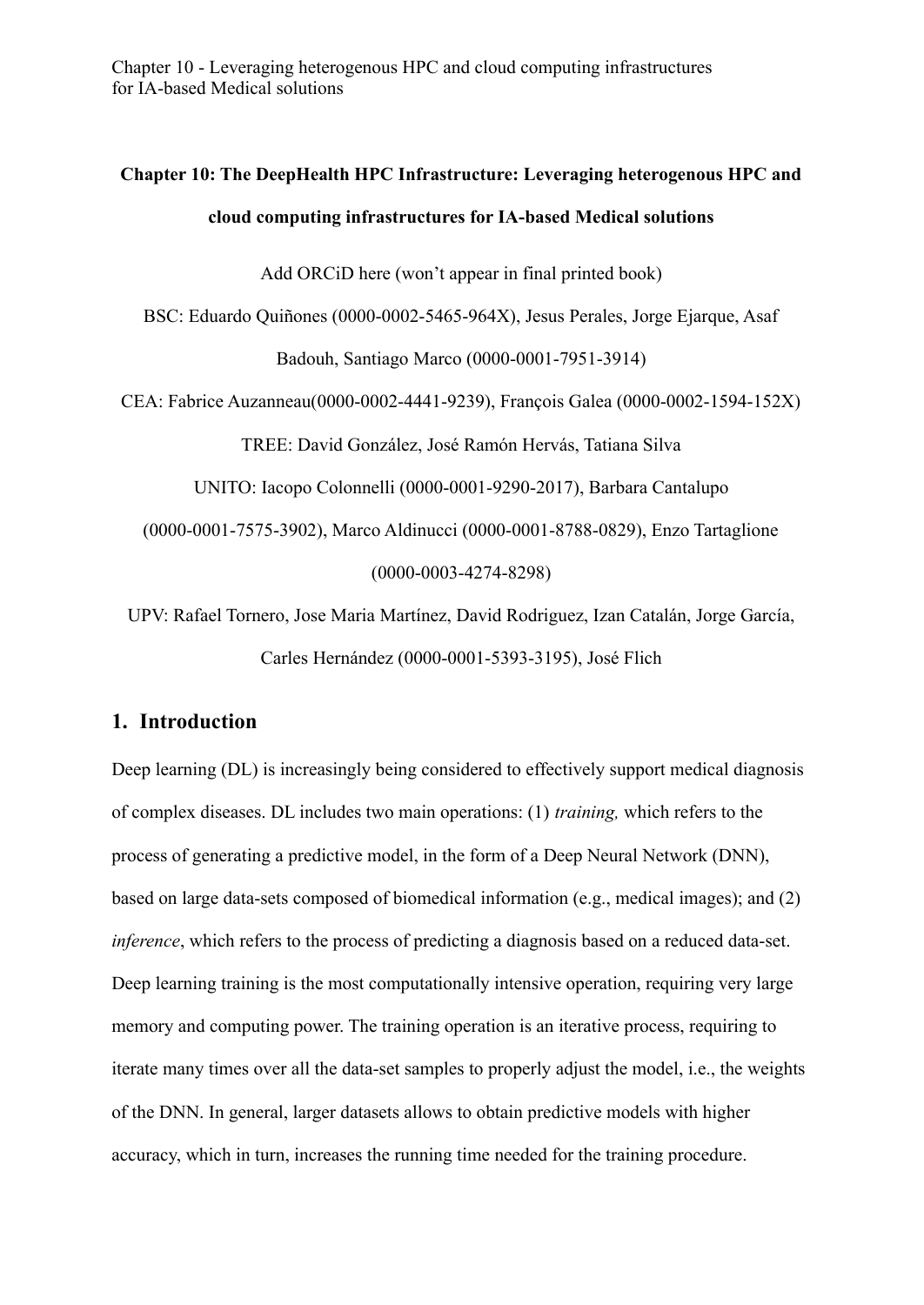This makes unfeasible to run training operations on general purpose computing systems, such as those available in hospitals, for large enough medical datasets, even when such computers are equipped with powerful processors featuring many-cores or GPU acceleration devices. The exploitation of **the parallel capabilities of HPC infrastructures**, composed of dozens or hundreds of computing nodes, allows split the training operation into smaller datasets upon which parallel training operations can be applied. These methods are mandatory when the samples do not fit into a single computing node. As an example, the data-set provided by the FISABIO Foundation (a partner of the DeepHealth project) composed of Covid-19 images is 141 GB which does not fit into the memory of a single computing node (e.g., the Marenostrum 4 Supercomputer, features 96 GB of memory per node).

Moreover, training operations include data augmentation processes to transform original images to mitigate the problem of overfitting, that are applied on-the-fly, because each unique image from the dataset may require to be transformed in a different way at every iteration, i.e., epoch. Applying a sequence of image transformations on-the-fly is also computationally expensive. It is important to remark that medical imaging datasets are typically composed of extremely large images, further increasing the computing requirements.

**DeepHealth has developed an HPC toolkit** capable of efficiently exploit the computing capabilities of HPC infrastructures to execute DL training operations, in a **fully transparent way**. To do so, the data/computer scientists only need to describe in a file (CSV or JSON or XML or similar) the set of computing nodes to be used during the training process and launch it.

HPC facilities are not well suited for every kind of application. Queue-based workload managers that commonly orchestrate HPC centers cannot satisfy the strict time-to-solution requirements of the inference phase, and air-gapped worker nodes are not able to expose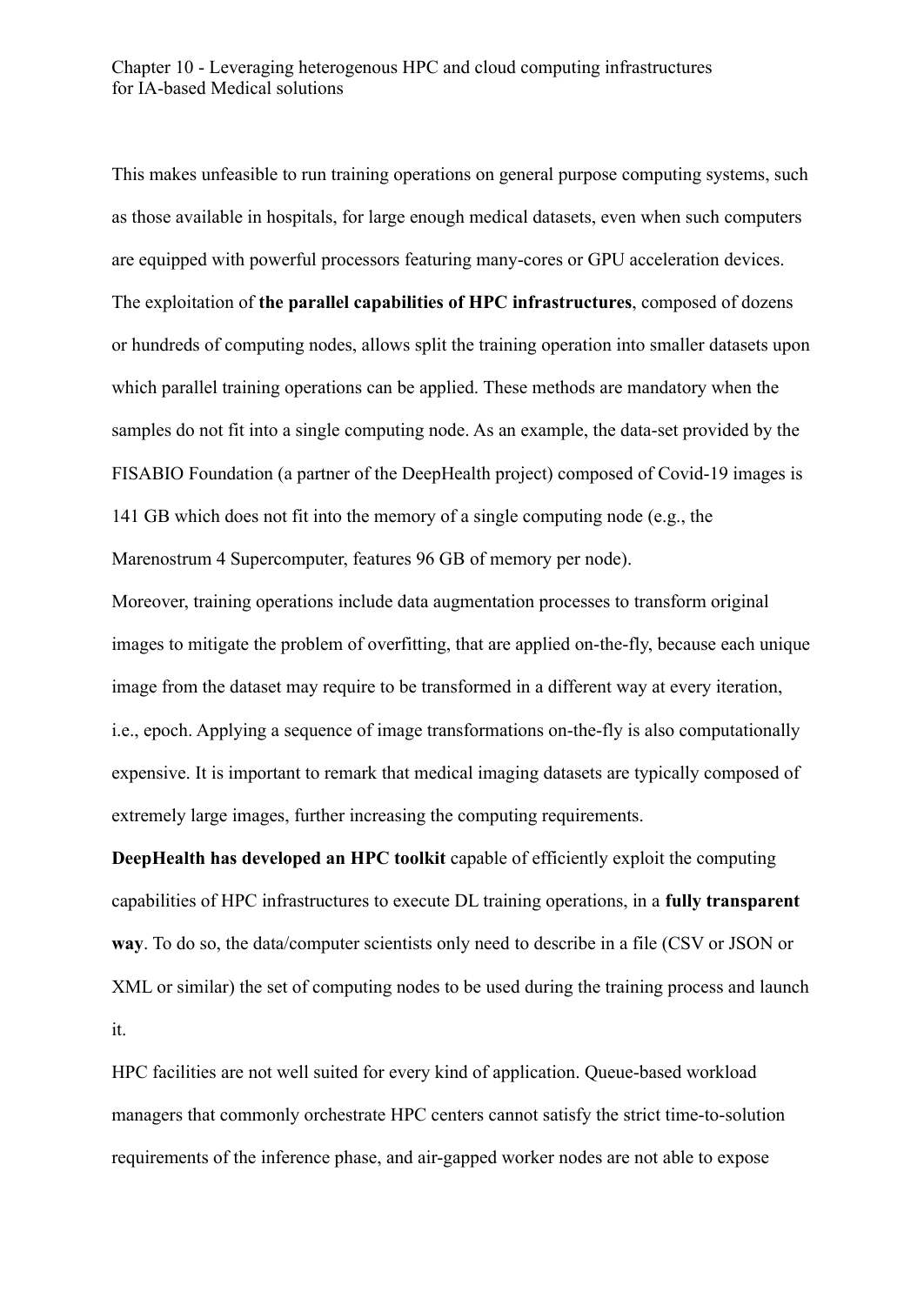user-friendly web interfaces for data visualisation. To address these issues, the DeepHealth HPC toolkit also supports cloud environments, with innovative hybrid solutions to support private and public clouds and a new Workflow Management System (WMS) capable of scheduling and coordinating different steps of a DL pipeline on hybrid HPC/Cloud architectures.

Overall, the DeepHealth HPC toolkit offers to the computer vision and deep learning functionalities included into the European Computer Vision Library (ECVL) and the European Distributed Deep Learning Library  $(EDDL)^1$ , the HPC capabilities needed to efficiently exploit the computing capabilities of HPC and Cloud infrastructures. The two libraries are developed within the context of the DeepHealth project as well.

# **2. The Parallel Execution of EDDL Operations**

EDDL is a general-purpose deep learning library initially developed to cover deep learning needs in healthcare use cases within the DeepHealth project. EDDL provides hardware-agnostic tensor operations to facilitate the development of hardware-accelerated deep learning functionalities and the implementation of the necessary tensor operators, activation functions, regularization functions, optimization methods, as well as all layer types (dense, convolutional and recurrent) to implement state-of-the-art neural network topologies. In order to be compatible with existing developments and other deep learning toolkits, the  $EDDL$  uses  $ONNX<sup>2</sup>$ , the standard format for neural network interchange, to import and export neural networks including both weights and topology. As part of it design to run on

<sup>1</sup> https://github.com/deephealthproject

<sup>&</sup>lt;sup>2</sup> "Open Neural Network Exchange. The open standard for machine learning interoperability," [Online]. Available: https://onnx.ai/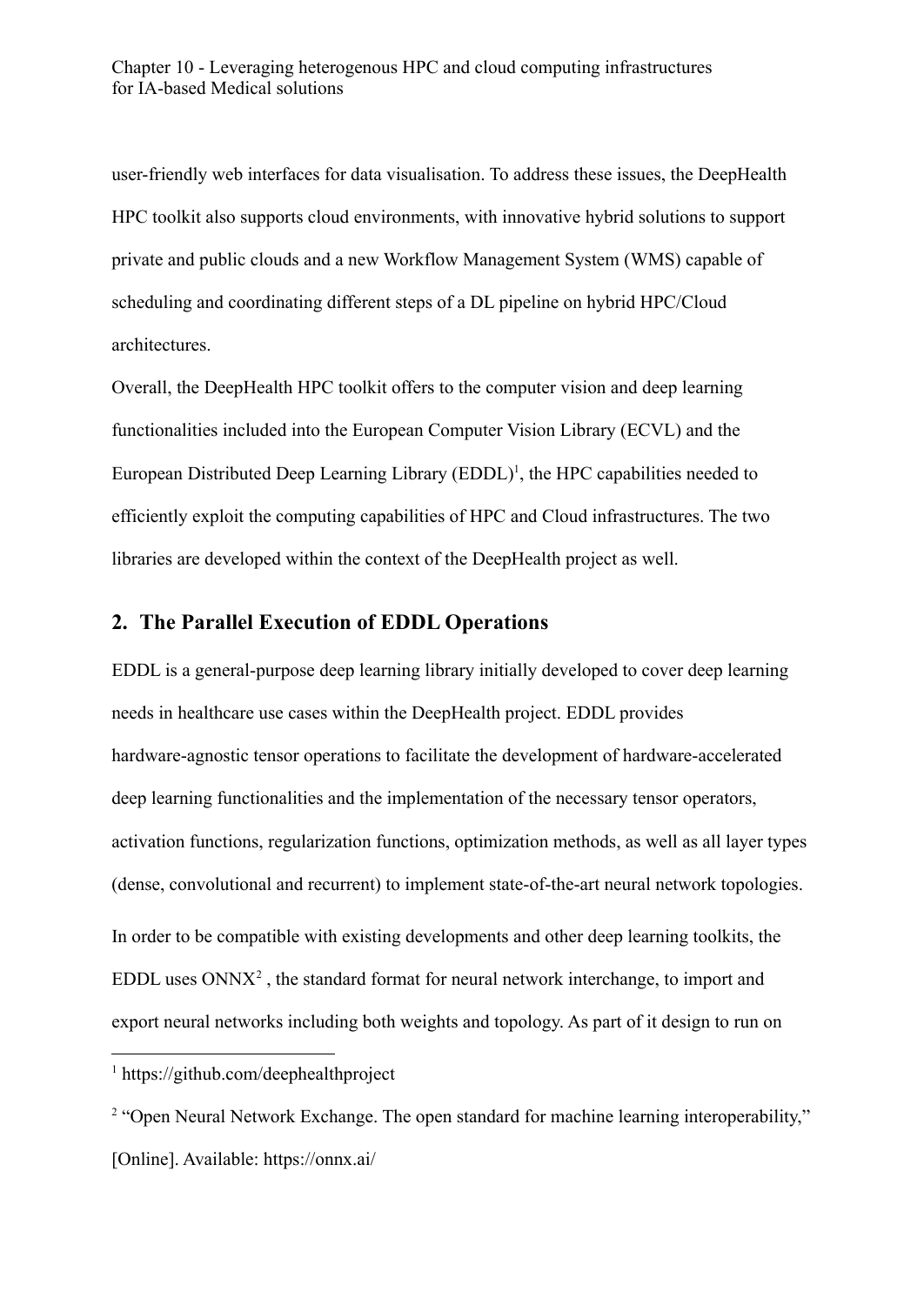distributed environments, the EDDL includes specific functions to simplify the distribution of batches when training and inference processes are run on distributed computing infrastructures. The EDDL serializes networks using ONNX to transfer weights and gradients between the master node and worker nodes. The serialization includes the network topology, the weights and the bias. To facilitate distributed learning, the serialization functions implemented in the EDDL allow to select whether to include weights or gradients. Next sections present the parallel strategies implemented to execute the EDDL operations and so leverage HPC and cloud architectures.

#### **2.1. COMPSs**

COMPSs is a portable programming environment based on a *task model*, whose main objective is to facilitate the parallelization of sequential source code written in Java or Python programming languages, in a distributed and heterogeneous computing environment. In COMPSs, the programmer is responsible of identifying the units of parallelism (named *COMPSs tasks*) and the synchronization data dependencies existing among them by annotating the sequential source code (using annotations in case of Java or standard decorators in case of Python).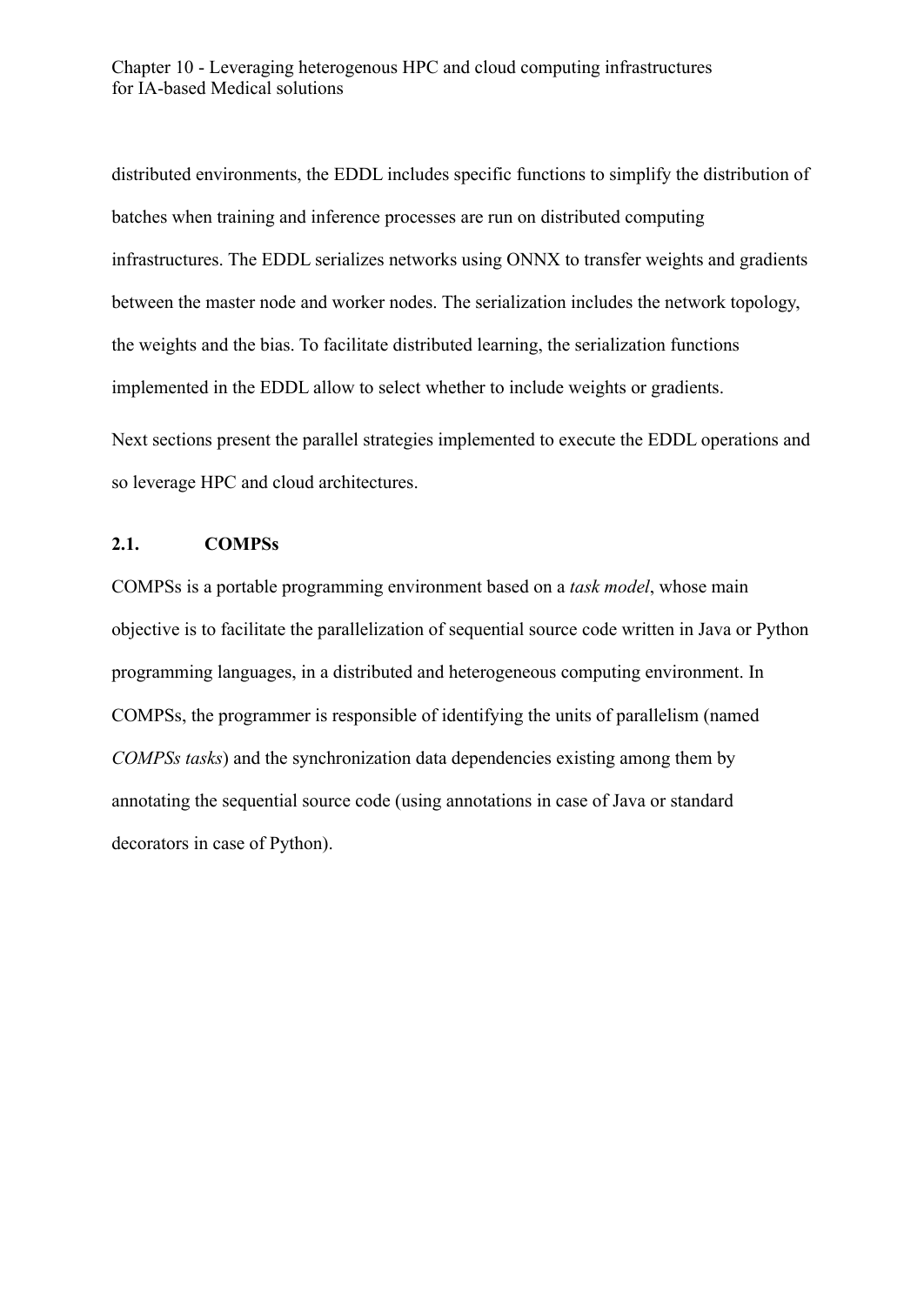```
{\small \texttt{Stask (is\_replicated = True)} }\overline{\phantom{a}}def build (model):
\sim# The model is created at each worker
      0 - 1\thetatask (INOUT = weights)
    def train_batch(model, dataset):
      + Executed at each worker
\sim\Gamma \sim 1def main():
      + A new model is created
\simnet = eddl.nodel([...])build (net)
      for i in range (num_epocha) :
        for j in range (num batches) ;
           \texttt{weight[j]} = \texttt{train\_batch}(\texttt{net}, \texttt{distance})# Synchronize all weights from workers
        compss_wait_on(weight)
        # Update weights on the model
         update_gradients(net,weight)
```
Figure 1. A (simplified) snipped of EDDLL training operation parallelised with COMPSs.

Figure 1 shows a snipped (simplified for readability purposes) of the parallelisation of the EDDLL training operation with COMPSs. COMPSs tasks are identified with a standard Python decorator **@task** (lines 1 and 5). The **IN, OUT** and **INOUT** arguments define the data directionality of function parameters. By default, parameters are **IN**, and so there is no need to explicitly specify **IN** parameters. Moreover, when a task is marked with **is replicated=True**, the COMPSs task is executed in all the available computing nodes for initialization purposes; otherwise, it executes on the available computing resources. The train iterates over **num\_epochs** epochs (line 13). At every epoch, **num\_batches** batches are executed (line 14), each instantiating a new COMPSs task (line 15) with an EDDLL train batch operation. All COMPSs tasks are synchronize at line 17 with **compss** wait on, and the partial weights are collected. The gradients of the model are then updated with the partial weights at line 19.

The task-based programming model of COMPSs is then supported by its runtime system, which manages several aspects of the application execution and keeps the underlying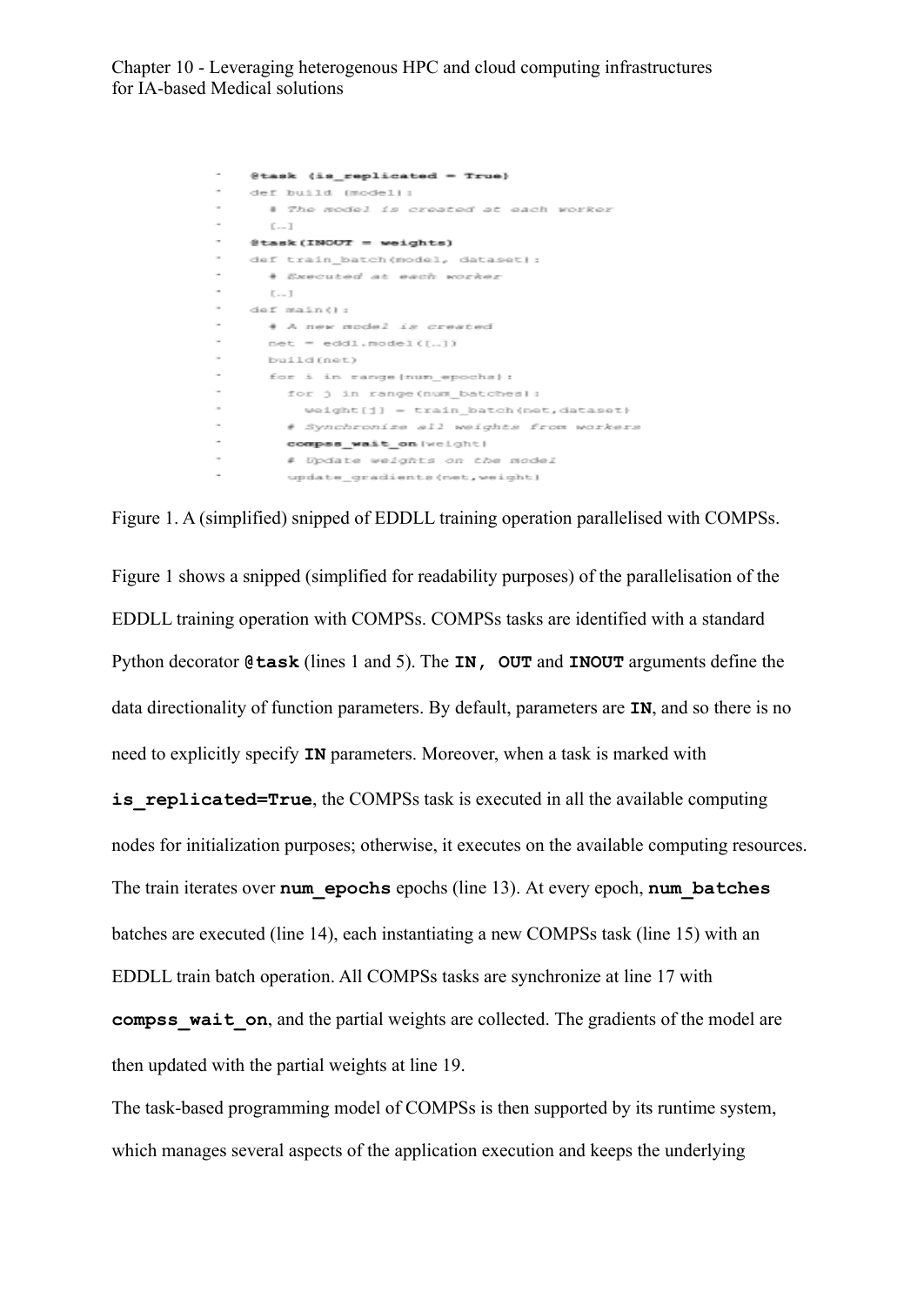infrastructure transparent to the programmer. The COMPSs runtime is organised as a master-worker structure:

- The *master*, executed in the computing resource where the application is launched, is responsible for steering the distribution of the application and data management.
- The *worker(s)*, co-located with the Master or in remote computing resources, are in charge of responding to task execution requests coming from the Master.

One key aspect is that the master maintains the internal representation of a COMPSs application as a Direct Acyclic Graph (DAG) to express the parallelism. Each node corresponds to a COMPSs task and edges represent data dependencies (and so potential data transfers). As an example, Figure 2 presents the DAG representation of the EDDLL training operation presented in Figure 1.



Figure 2. DAG representation of the EDDLL training operation presented in Figure 1.

Based on this DAG, the runtime can automatically detect data dependencies between COMPSs tasks: as soon as a task becomes ready (i.e., when all its data dependencies are honoured), the master is in charge of distributing it among the available workers, transferring the input parameters before starting the execution. When the COMPSs task is completed, the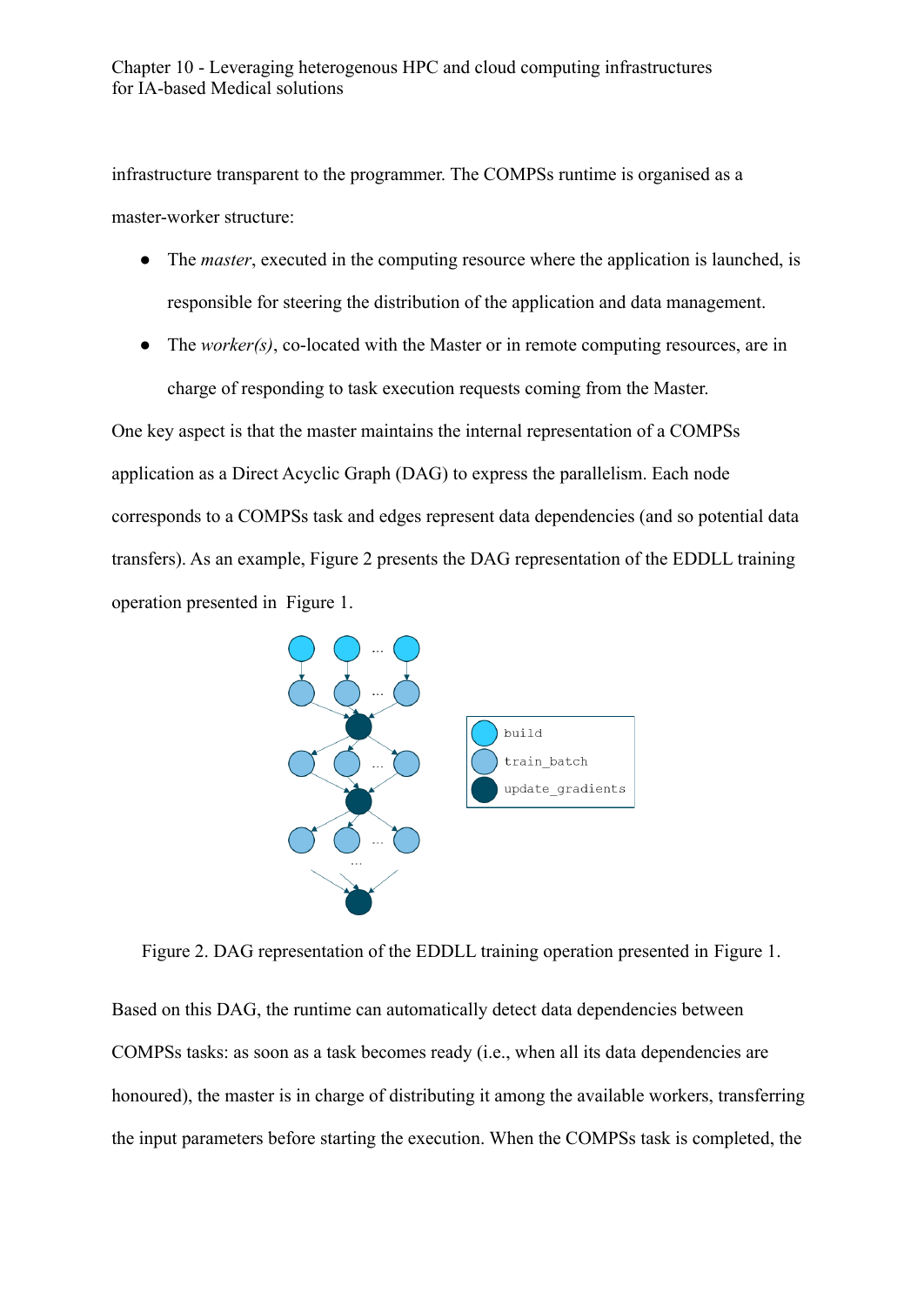result is either transferred to the worker in which the destination COMPSs tasks executes (as indicated in the DAG), or transferred to the master if a **compss\_wait\_on** call is invoked. One of the main features of the COMPSs framework is that it abstracts the parallel execution model from the underlying distributed infrastructure. Hence, COMPSs programs do not include any detail that would tie them to a particular platform, boosting portability among diverse infrastructures and so enabling its execution in both a classical HPC environment and a cloud-based environment.To do so, COMPSs abstracts the underlying infrastructure by creating a set of execution environments, named COMPSs workers, in which COMPSs tasks execute. Internally, the COMPSs runtime implements different adapters to support the execution of COMPSs tasks in a given resource. Through a set of configuration files, the user specifies the available computing resources, which may reside in a computing cluster or in the cloud.

Figure 3 shows an example of this deployment. The execution starts in the *Computing Resource 1*, where the COMPSs Master executes. Then four workers are deployed in four different resources to distribute the workload, where the EDDLL training operations can be distributed.



Figure 3. Example of a COMPSs deployment in a HPC infrastructure.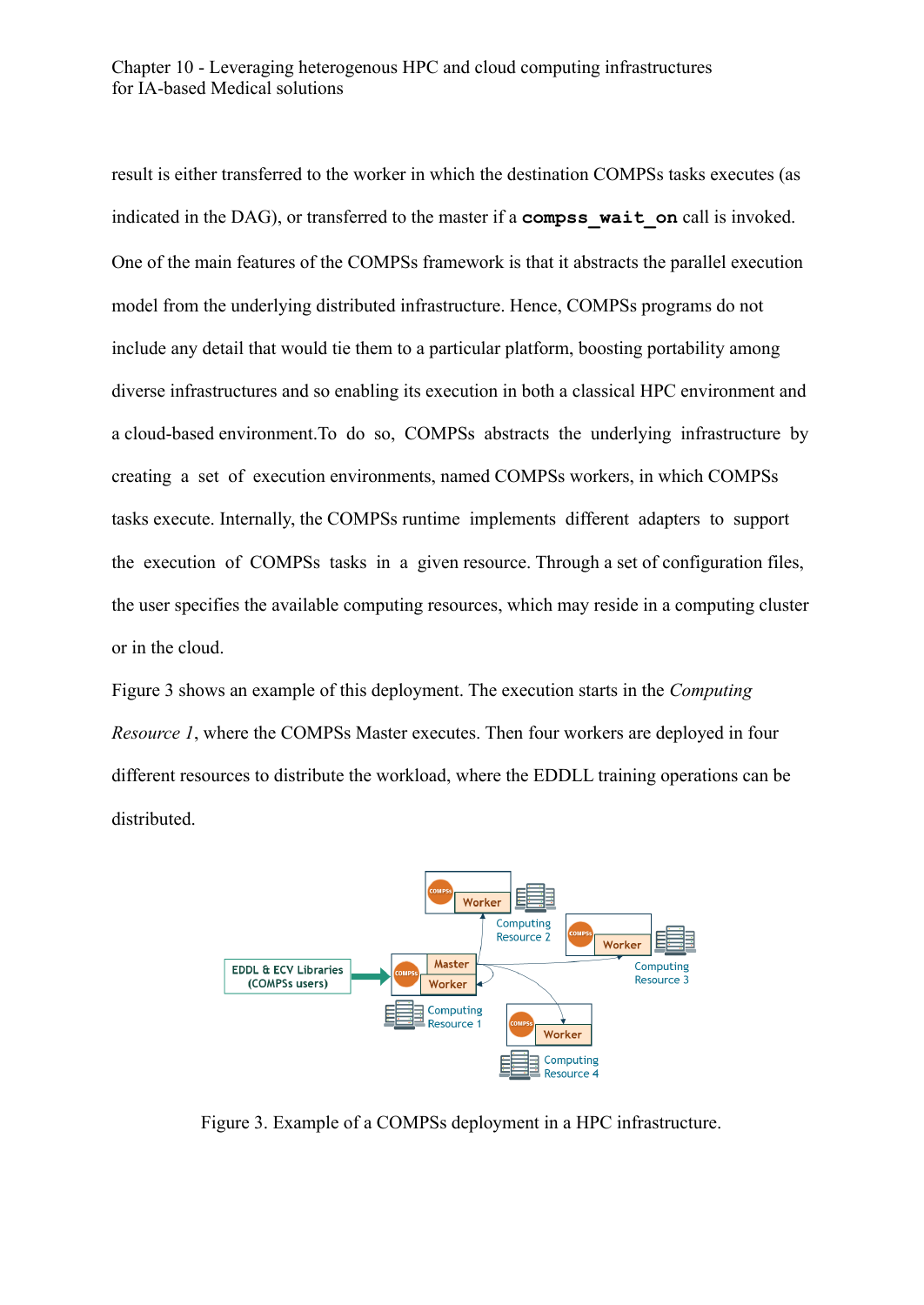The COMPSs runtime is already supported in the Marenostrum Supercomputer<sup>3</sup> as a loadable module, in which the COMPSs workers are executed in the different Marenostrum computing nodes, each equipped with 2 Intel Xeon Platinum 8160 CPU with 24 cores each at 2.10GHz, 96 GB of main memory and 200 GB local SSD available as temporary storage during jobs. The COMPSs runtime is then responsible for distributing the parallelversion of the EDDLL training operation as described above.

#### **2.2. StreamFlow**

StreamFlow<sup>4</sup> is a novel Workflow Management System (WMS) capable of scheduling and coordinating different DL workflow steps on top of a diverse set of execution environments, ranging from practitioners' desktop machines to entire HPC centres. In particular, each step of a complex pipeline can be scheduled on the most efficient infrastructure, with the underlying run-time layer automatically taking care of worker nodes' lifecycle, data transfers, and fault-tolerance aspects.

The basic idea behind the StreamFlow paradigm is to easily express correspondences between the description of a coarse-grain application workflow, i.e., a graph containing the application steps with the related data dependencies, and the description of an execution environment, i.e. a manifest defining the capabilities of a target infrastructure. Starting from such description, the StreamFlow run-time layer is then able to orchestrate both the worker nodes' lifecycle and the execution of the application on top of them.

<sup>3</sup> https://www.bsc.es/marenostrum/marenostrum

<sup>&</sup>lt;sup>4</sup> I. Colonnelli, B. Cantalupo, I. Merelli, and M. Aldinucci, "Streamflow: cross-breeding cloud with HPC," IEEE Transactions on Emerging Topics in Computing, 2020.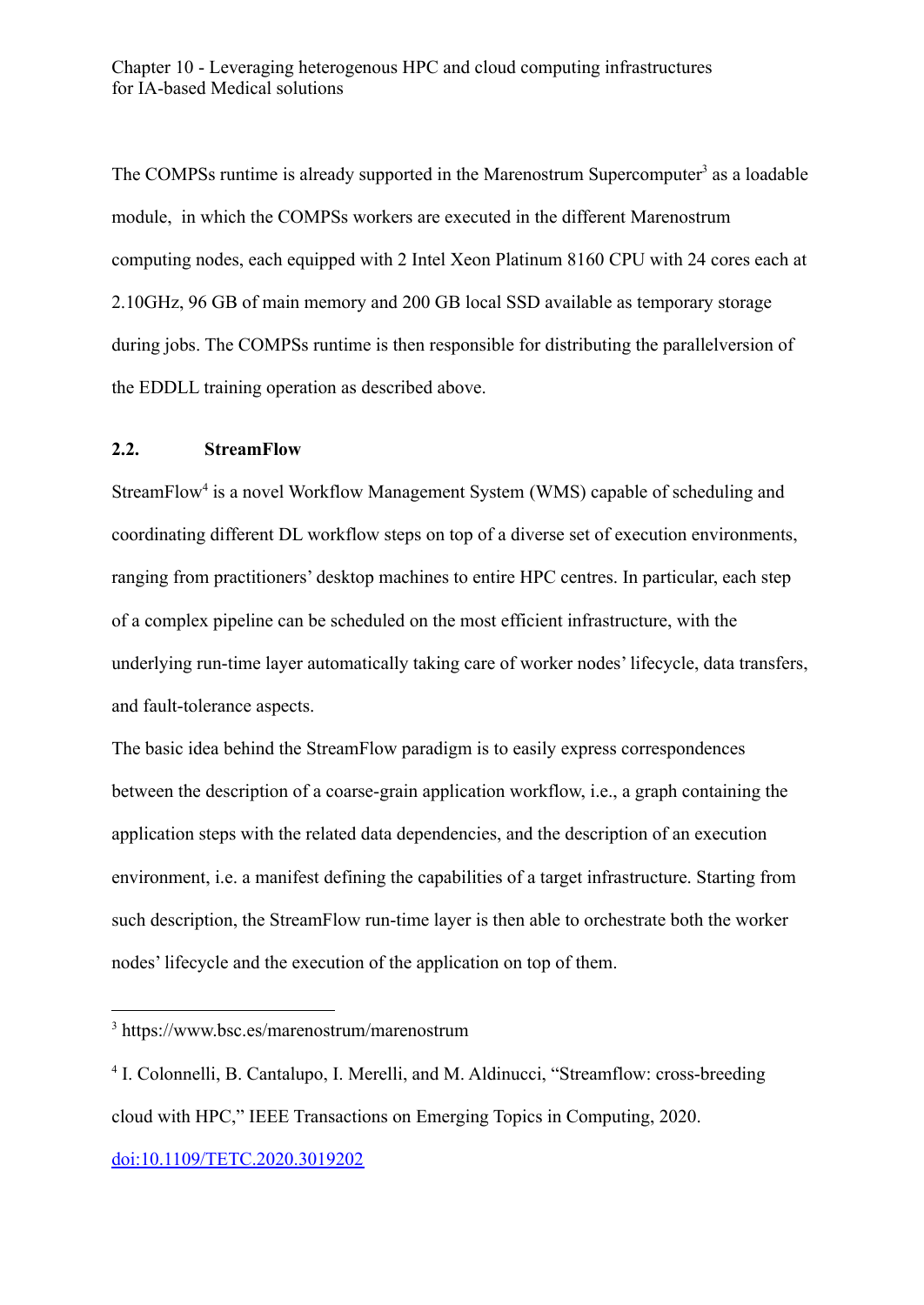With respect to the majority of WMSs on the market, StreamFlow gets rid of two common design constraints:

- There is *no need for a single shared data space* accessible from all the workers involved in a workflow execution. This allows supporting complex and hybrid execution infrastructures, including hybrid HPC/cloud architectures.
- Steps can be offloaded to *multi-agent execution environments*, ensuring the co-allocation of multiple and potentially heterogeneous worker nodes. This allows to offload steps involving distributed architectures, e.g., a multi-node DNN training driven by a COMPSs' master-worker infrastructure.

To provide enough flexibility, StreamFlow adopts a three-layered hierarchical representation of execution environments. A complex, multi-agent environment is called *model* and constitutes the unit of deployment, i.e., all its components are always co-allocated when executing a step. Each agent in a model, called *service*, constitutes the unit of binding, i.e., each step of a workflow can be bound to a single service for execution. Finally, a *resource* is a single instance of a potentially replicated service and constitutes the unit of scheduling, i.e., each workflow step is offloaded to a configurable number of resources to be processed. As an example, a Helm chart describing a COMPSs master pod and four COMPSs worker pods constitutes a model with two services, the former with one resource and the latter with four resources.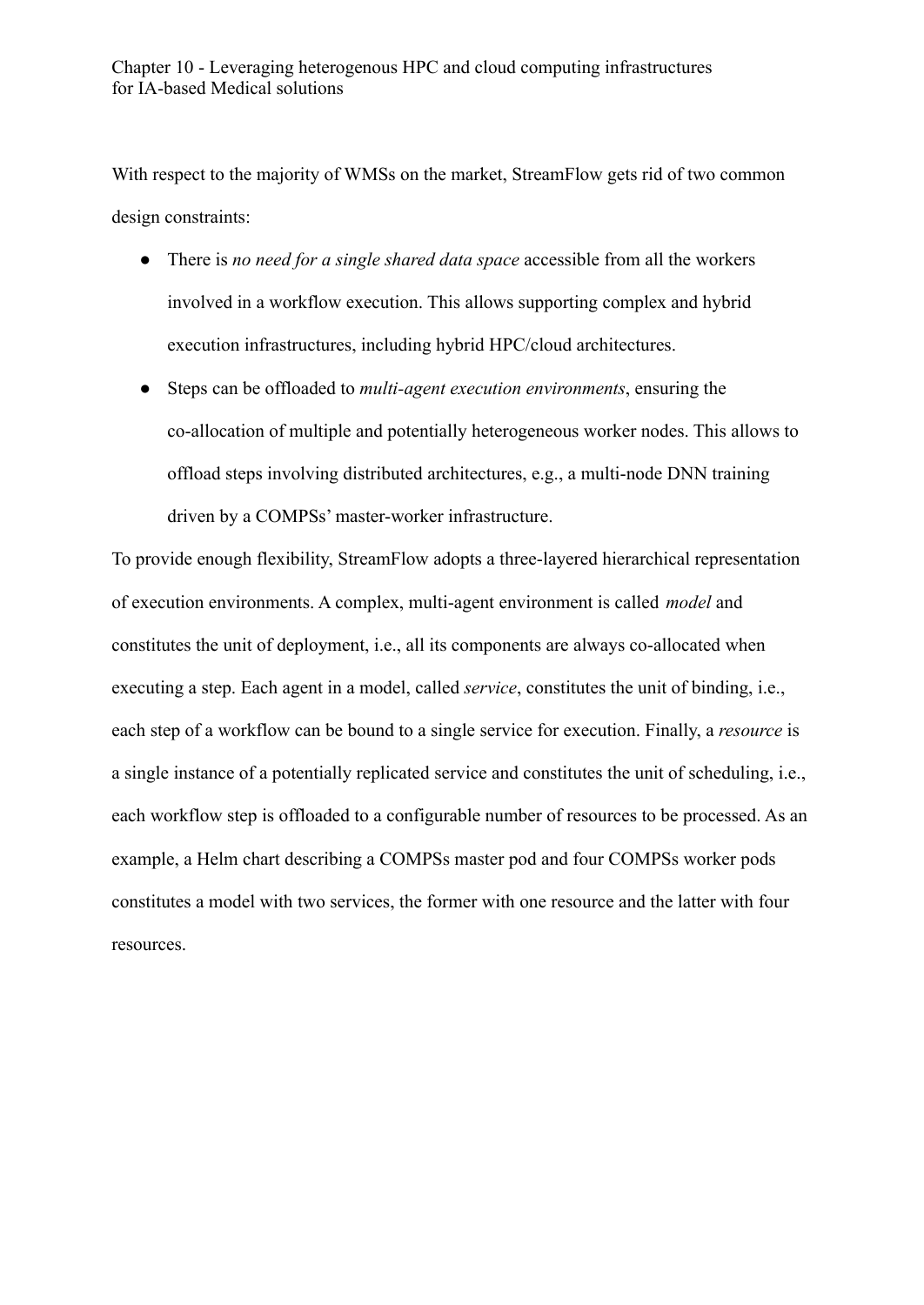

Figure 4. StreamFlow logical stack.

Figure 4 shows the StreamFlow's logical stack. The Deployment Manager is the component in charge of creating and destroying models when needed. To do that, it mainly relies on external orchestration technologies (e.g., Slurm, Kubernetes or Docker Compose) by means of pluggable implementations of the Connector interface. After a model is deployed, the Scheduler component is in charge of selecting the best resource on which each workflow step should be executed while guaranteeing that all requirements are satisfied. Finally, the Data Manager, which knows where each step's input and output data reside, must ensure that each service has access to all the data dependencies required to complete the assigned workflow step, performing data transfers only when necessary.

Instead of coming with yet another way to describe workflow models, StreamFlow relies on an existing coordination format, called Common Workflow Language (CWL). CWL is an open standard for describing analysis workflows, following a declarative JSON or YAML syntax. Being CWL a fully declarative language, it is far simpler to understand for domain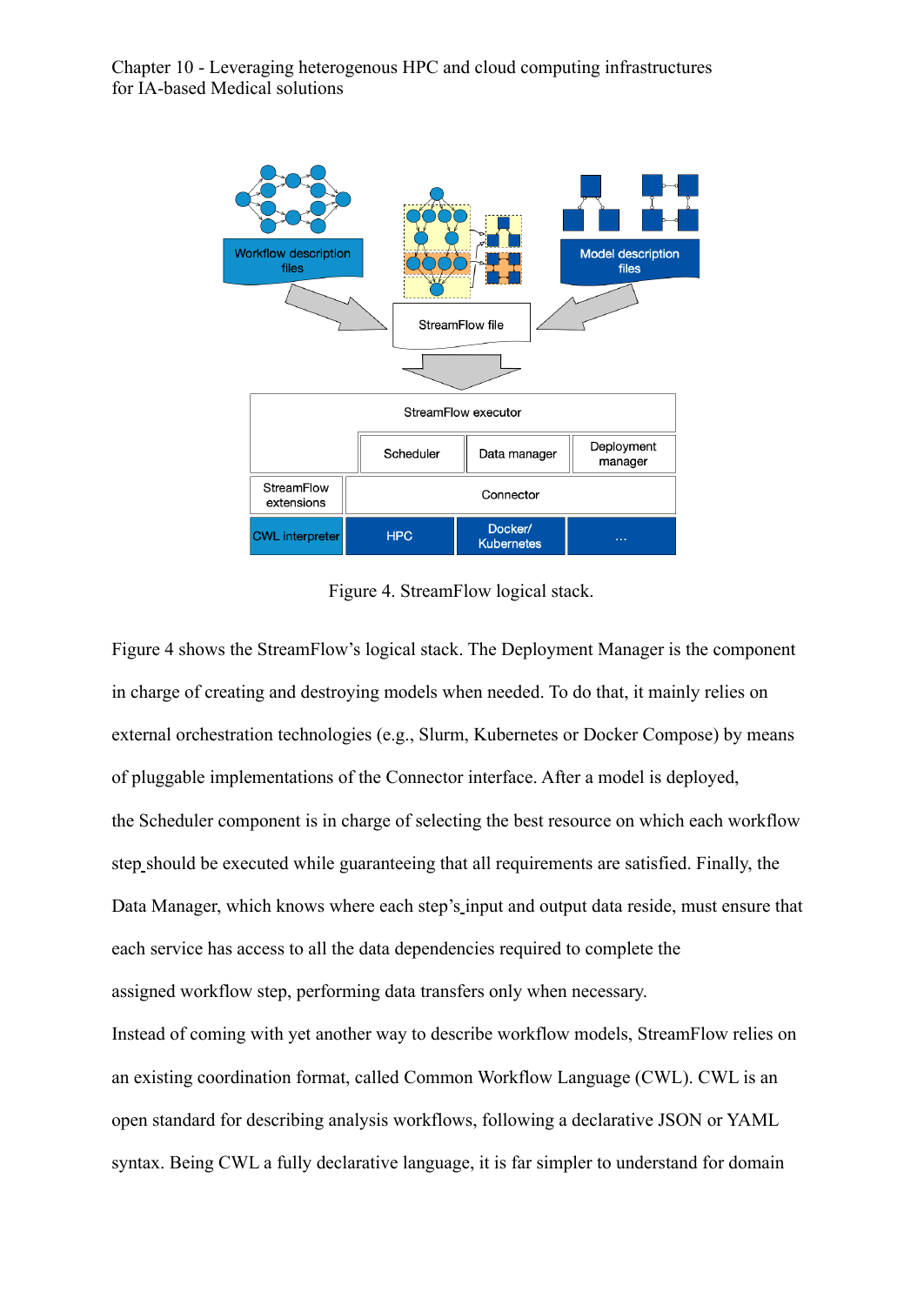experts than its Make-like or dataflow-oriented alternatives. Moreover, the fact that many products offer support for CWL, either alongside a proprietary coordination language or at higher-level semantics on top of low-level APIs, fosters portability and interoperability. It is also worth noting that StreamFlow does not need any specific package or library to be installed on the target execution architecture other than the software dependencies required by the host application (i.e., the involved workflow step). This agentless nature allows virtually any target architecture reachable by a practitioner a potential target model for StreamFlow executions, as long as a compatible Connector implementation is available.

## **3. Cloud Infrastructures**

#### **3.1. Hybrid Cloud**

The hybrid cloud is the combination of Private Cloud and Public Cloud, allowing the exploitation of the best of both types. There are several reasons why it may be interesting to have a hybrid cloud. The three most typical cases are the following:

- **● Security**: Sensitive information that cannot be at risk, e.g., banking or health information, is kept into the private part of the cloud to minimize potential risks.
- **● Cost**: The presence of sporadic peaks on the computing workload can be served with public cloud resources, without requiring dimensioning the private cloud infrastructure to compensate the peaks. By doing so, the hybrid cloud part is used for the usual load, and the public part is used to compensate the peaks while keeping the service alive.
- Availability: In the same way as with a Content Delivery Network (CDN), a hybrid private – multi-public cloud can be created. Multi-public clouds can be chosen to be close to customers to reduce latency and maximize available bandwidth, to reduce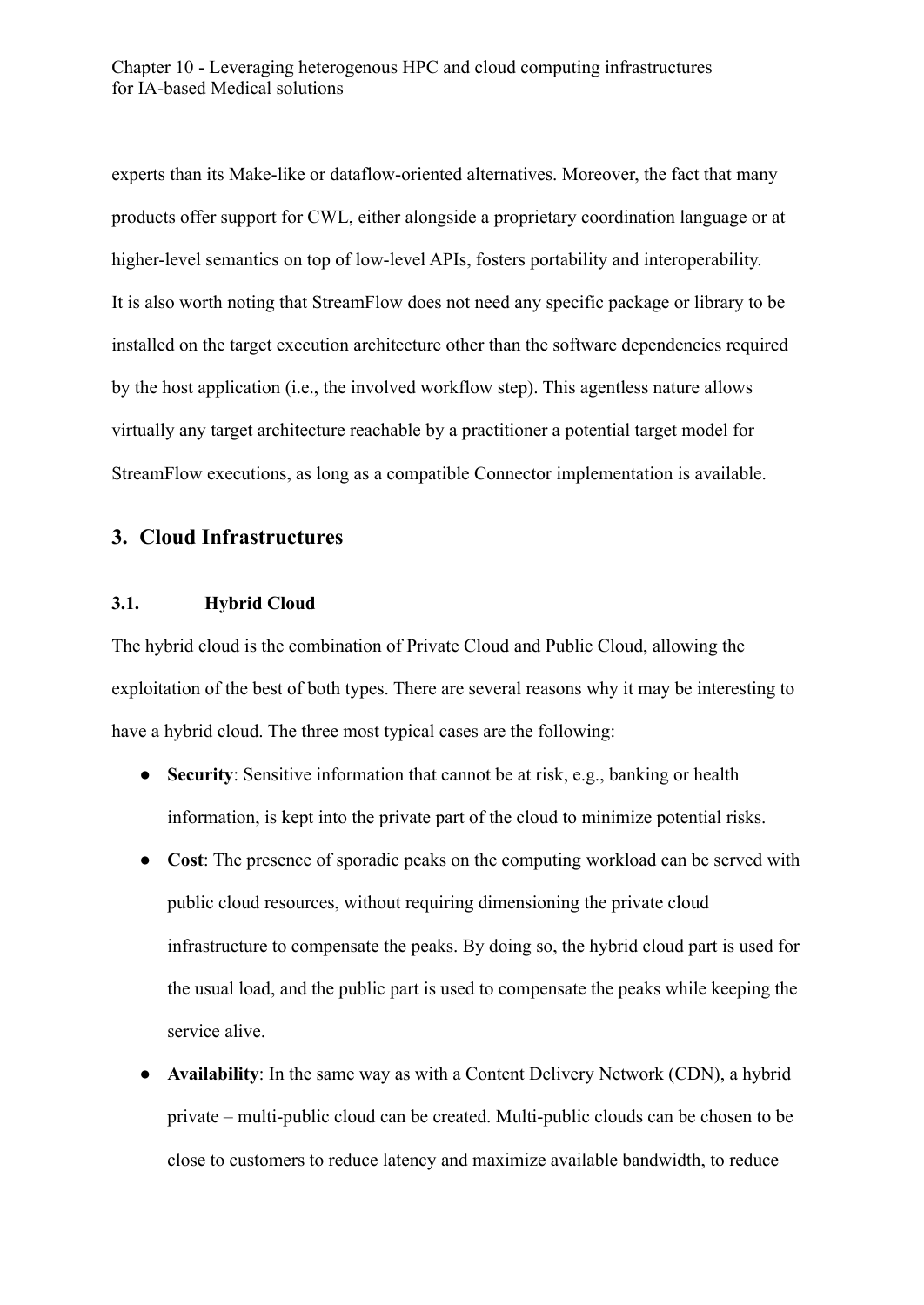cost or to improve availability.

The *DeepHealth HPC toolkit* includes an on-premise private cloud based on a Kubernetes cluster (and hosted by the DeepHealth partner TREE Technology), and a public cloud in AWS computing resources, as illustrated in Figure 5.





By doing so, the DeepHealth hybrid cloud allows to provision computing resources in a flexible way to accommodate project requests. GPU computing capabilities can be added – both through provisioning on the on-premise Kubernetes cluster and via nodes provisioned using Amazon Elastic Kubernetes Service (EKS) technology on Amazon Web Services (AWS). This hybrid infrastructure has two main pieces: Rancher and API Services.

1. The open-source Rancher multi-cluster orchestration platform is used<sup>5</sup> to support the management of the clusters. Rancher allows managing the operational and security challenges on multiple Kubernetes clusters across any infrastructure. Moreover, its web interface provides control over deployments, jobs, pipelines, including an app catalog for fast deployment using the Helm software package manager<sup>6</sup>.

 $5 \text{ https://rancher.com/docs/rancher/v2.x/en/}$  $5 \text{ https://rancher.com/docs/rancher/v2.x/en/}$  $5 \text{ https://rancher.com/docs/rancher/v2.x/en/}$ 

 $6$  [https://helm.sh/](https://helm.sh/%22%20/)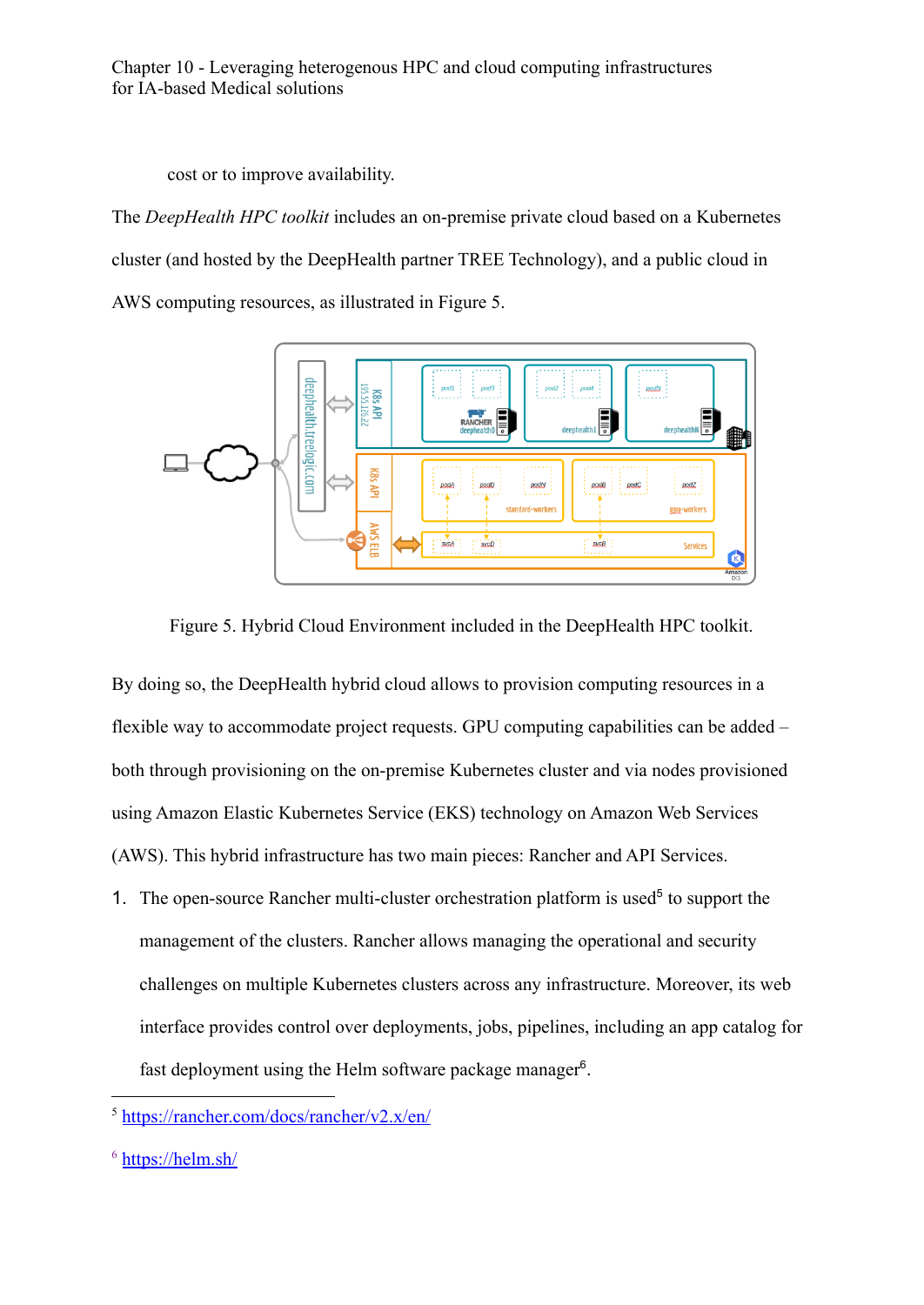2. An API has been developed to facilitate the use and/or integration of the libraries with the Kubernetes platform. Moreover, a high-level REST API has been developed on top of the Kubernetes API to help abstract the user from the infrastructure itself, simplifying the deployment and management of the workflows. It provides functions of varying complexity, from simple ones, like list of Pods, to more complex ones such as expose Pods – which implements functionality abstracting the user from the potentially complex configuration of the clusters (e.g., multi-cloud, hybrid cloud, etc.). The API itself can support the addition of new Kubernetes clusters both on-premise and in the cloud from any provider. To guarantee properly authenticated and authorized access to the DeepHealth cloud, a connection through a VPN is required to access the API.

#### **3.2. Parallel Execution on Cloud Environments**

DeepHealth exploits the parallelisation of DL operations on cloud environments by the usage of the COMPSs and StreamFlow parallel frameworks presented in Section 2. Next sections described them.

#### **3.2.1. Parallel Cloud Execution based on COMPSs**

Unlike the Linux-based infrastructure, there is no need for setting up the execution environment in all the computing resources, but only a docker image must be available, e.g., Docker Hub<sup>7</sup>. Figure 6 shows an example of this deployment. The execution starts in the *computing resource 1*, where the COMPSs Master executes. Then three workers are deployed in three different containers in the cloud infrastructure (in our case the cloud is provided by TREE), where the COMPSs application is distributed (in our case, EDDLL training operations).

<sup>7</sup> https://www.docker.com/products/docker-hub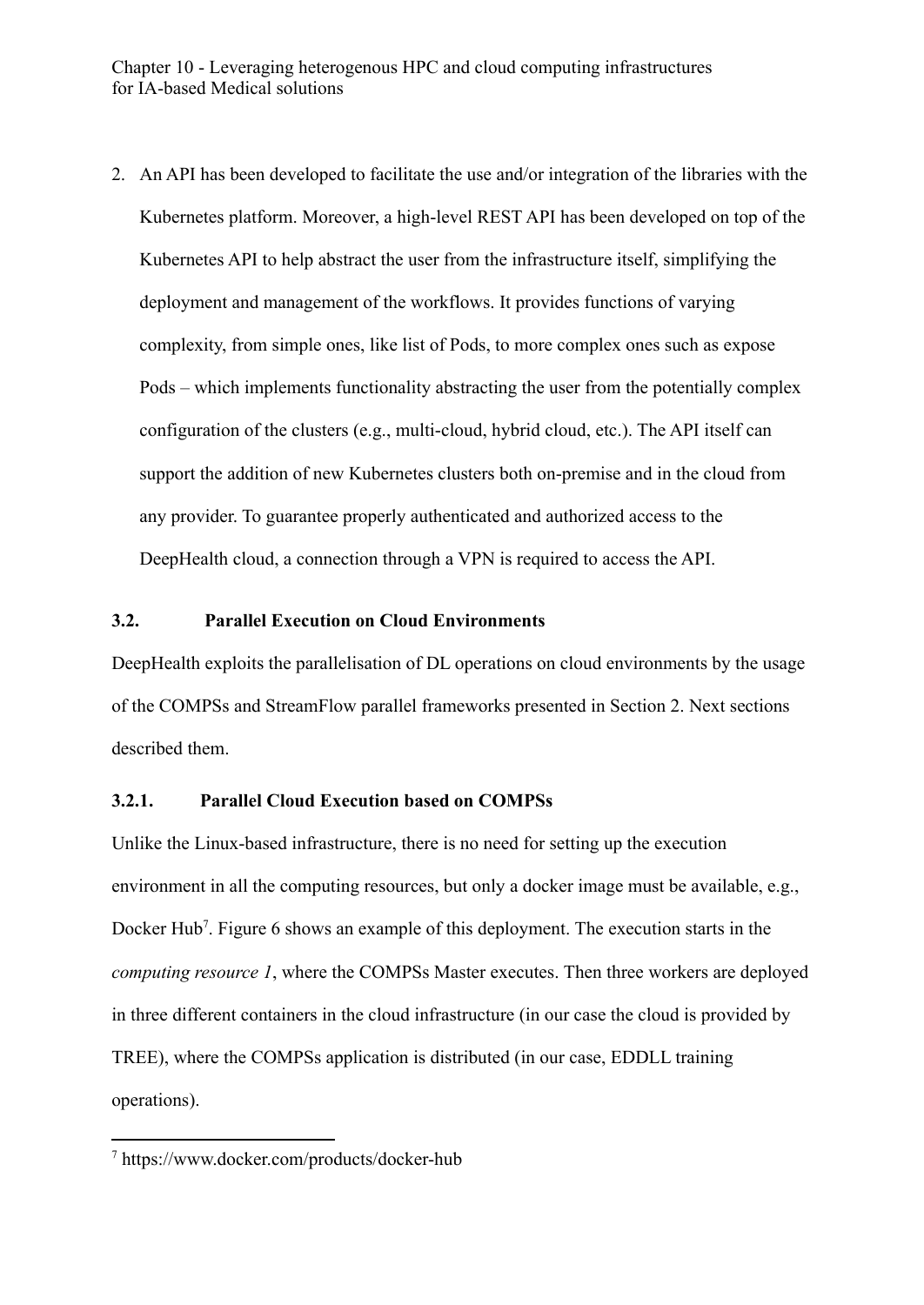Moreover, the COMPSs runtime is being adapted to support the cloud infrastructure provided by TREE. The cloud is based on Kubernetes  $(K8S)^8$ , and allows to manage applications in a container technology environment and to automate the manual processes to deploy and scale containerized applications. Moreover, an API is being developed by TREE to help abstracting the user from the infrastructure itself, speeding up the processes of deployment and management of the workflows. COMPSs runtime interacts with this API to deploy workers and distribute the workload.

The DeepHealth hybrid cloud has been integrated with the COMPSs framework (see Section 2.1), which allows to accelerate the Deep Learning training operations by dividing the training data sets across a large set of computing nodes available on cloud infrastructures, and upon which partial training operations are then be performed. This combination is done through the REST API, allowing COMPSs to abstract from the infrastructure and perform their workflow regardless of where they are deployed.

Figure 6 shows a possible distribution of the execution of the parallel version of the EDDLL training operation presented in Section 2.1, in the DeepHealth hybrid considering three COMPSs workers, setting the number of replicas to 3. The COMPSs runtime use the DeepHealth cloud API to automatically deploy the master and the three replicas in which the COMPSs workers will be executed. Once the deployment is completed, the parallel execution of the training operation is initiated, and so the COMPSs runtime starts the distribution the different COMPSs tasks (i.e., the **build** and **train\_batch** tasks shown in Figure 2, guaranteeing the data dependencies among tasks. In this case, the **update\_gradients** function is executed in the COMPSs master to aggregate the partial computed weights at the

<sup>8</sup> https://kubernetes.io/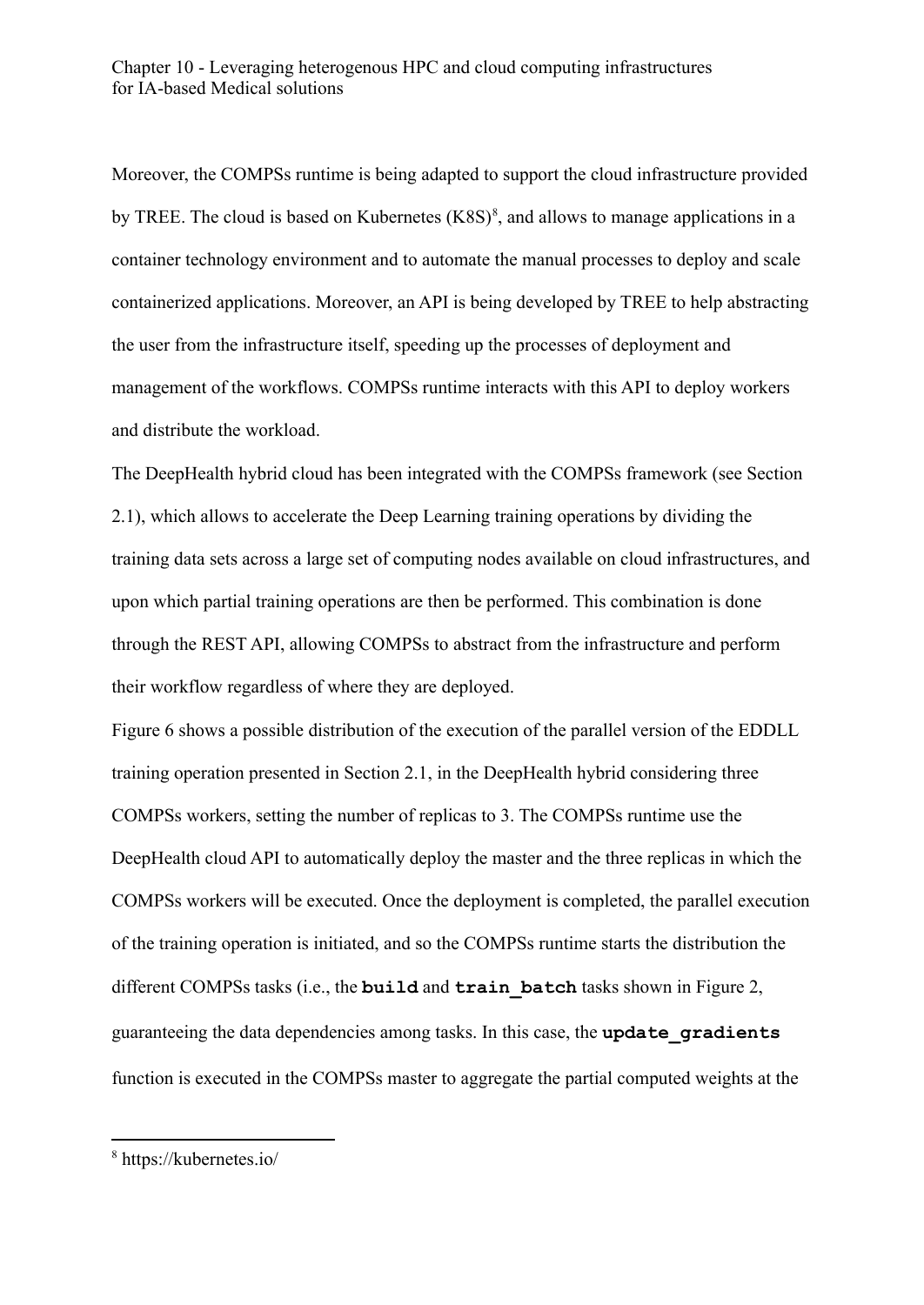end of each epoch.



Figure 6. Distributed EDDLL training operation presented in Figure 2 on the DeepHealth Hybrid Cloud.

#### **3.2.2. Parallel Cloud Execution based on Stream-Flow**

StreamFlow relies on the University of Torino's OpenDeepHealth (ODH), which implements a hybrid HPC/cloud infrastructure to effectively support the training and inference of AI models. The WMS introduced in Section 2.2, is the key technology enabling a transparent offloading of AI tasks to heterogeneous sets of worker nodes, hiding all deployment and communication complexities to the expert users.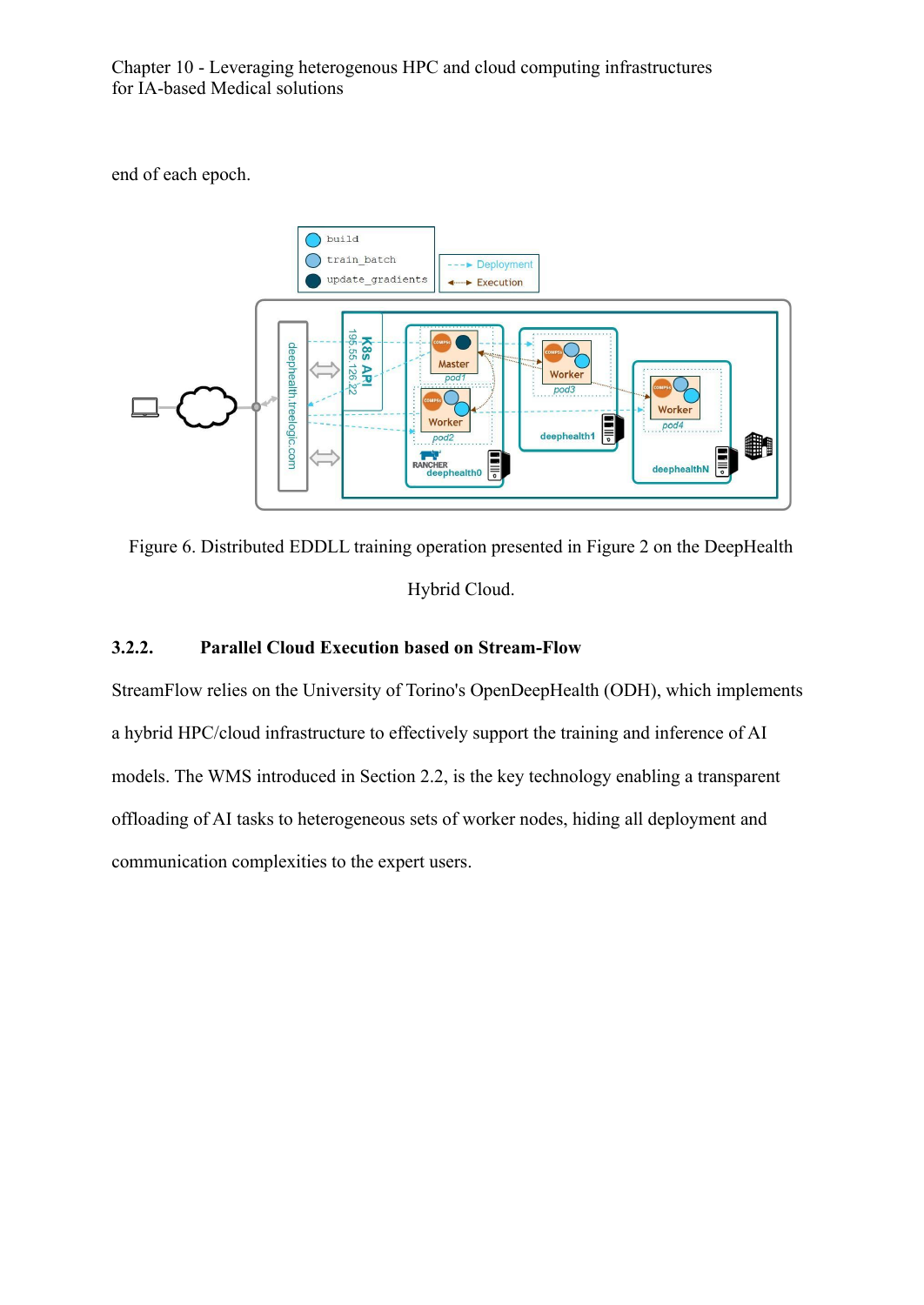

Figure 7. The OpenDeepHealth Architecture.

As shown in Figure 7, ODH includes two different infrastructures:

- The HPC component is the C3S OCCAM (Open Computing Cluster for Advanced data Manipulation) $9$  cluster, with 46 heterogeneous nodes also including NVIDIA Tesla K40 and V100 GPUs. Workloads are orchestrated through an elastic virtual farm of hardened Docker containers, running directly on top of the bare metal layer.
- The cloud component is the HPC4AI<sup>10</sup> private cloud, a multi-tenant Kubernetes cluster running on top of an OpenStack cloud. The underlying physical layer consists

<sup>&</sup>lt;sup>9</sup> M. Aldinucci and others, "OCCAM: a flexible, multi-purpose and extendable HPC cluster," *Journal of Physics: Conference Series,* vol. 898, 2017

<sup>&</sup>lt;sup>10</sup> M. Aldinucci, S. Rabellino, et al. "HPC4AI, an AI-on-demand federated platform endeavour," in *Acm computing frontiers*, Ischia, Italy, 2018. [doi:10.1145/3203217.3205340](http://dx.doi.org/10.1145/3203217.3205340)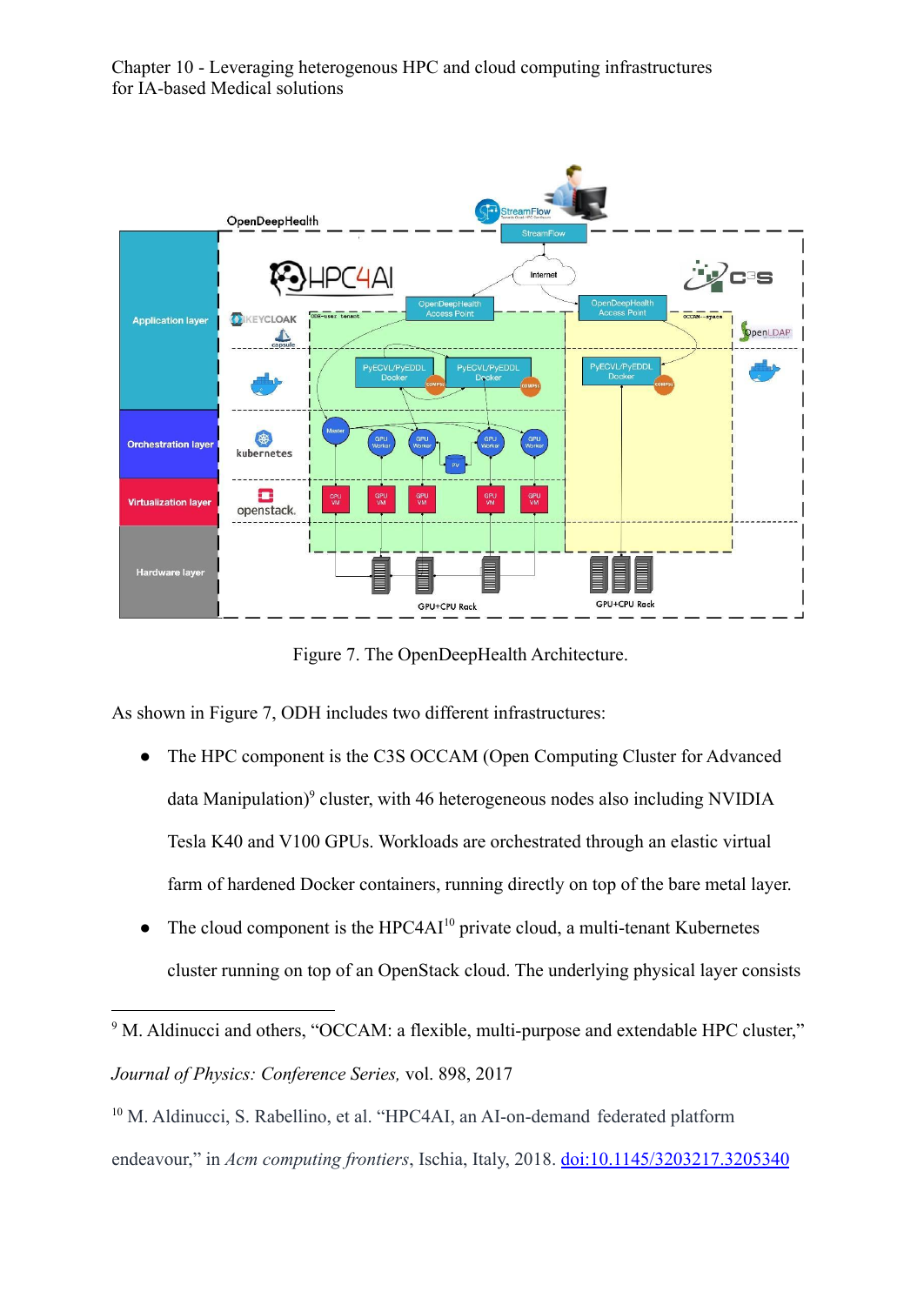of high-end computing nodes equipped with Intel Xeon Gold 80-cores and 4 NVIDIA Tesla T4 GPUs per node.

ODH implements a novel form of multi-tenancy called *"HPC Secure multi-Tenancy"* (HST), specifically designed to support AI application on critical data. HST allows resource sharing on a hybrid infrastructure while guaranteeing data segregation among different tenants, both inside the cloud and between the HPC and cloud components. Moreover, access to the tenant is mediated by an identity manager, guaranteeing identity propagation across the entire environment.

ODH platform fully integrates the DeepHealth toolkit via Docker containers, both on bare metal and in the multitenant Kubernetes cluster. The DeepHealth toolkit provides functionalities to be used for both training and inference, addressing the complexity of the different available computational resources and target architectures at both the training and inference stages. The training phase, performed by AI experts mainly in research-focused environments using specialized architectures like HPC centres with FPGAs and GPUs because it is important to optimize the number of samples processed per second without hindering the overall accuracy. In the inference step, based on pre-trained models and deployed in production environments (and even small devices in the edge), response time for prediction of a single sample is crucial.

Leveraging on the StreamFlow capability to coordinate tasks running on different execution environment, each step of an AI pipeline can be executed on the computational component that is more appropriate according to the specific characteristic of the computation. For instance, the computational-heavy training step can be initially tested on a multiGPUs node and then executed on the OCCAM HPC cluster, while the much more lightweight inference step, can be offloaded to a CPU-equipped Kubernetes worker node in HPC4AI allowing,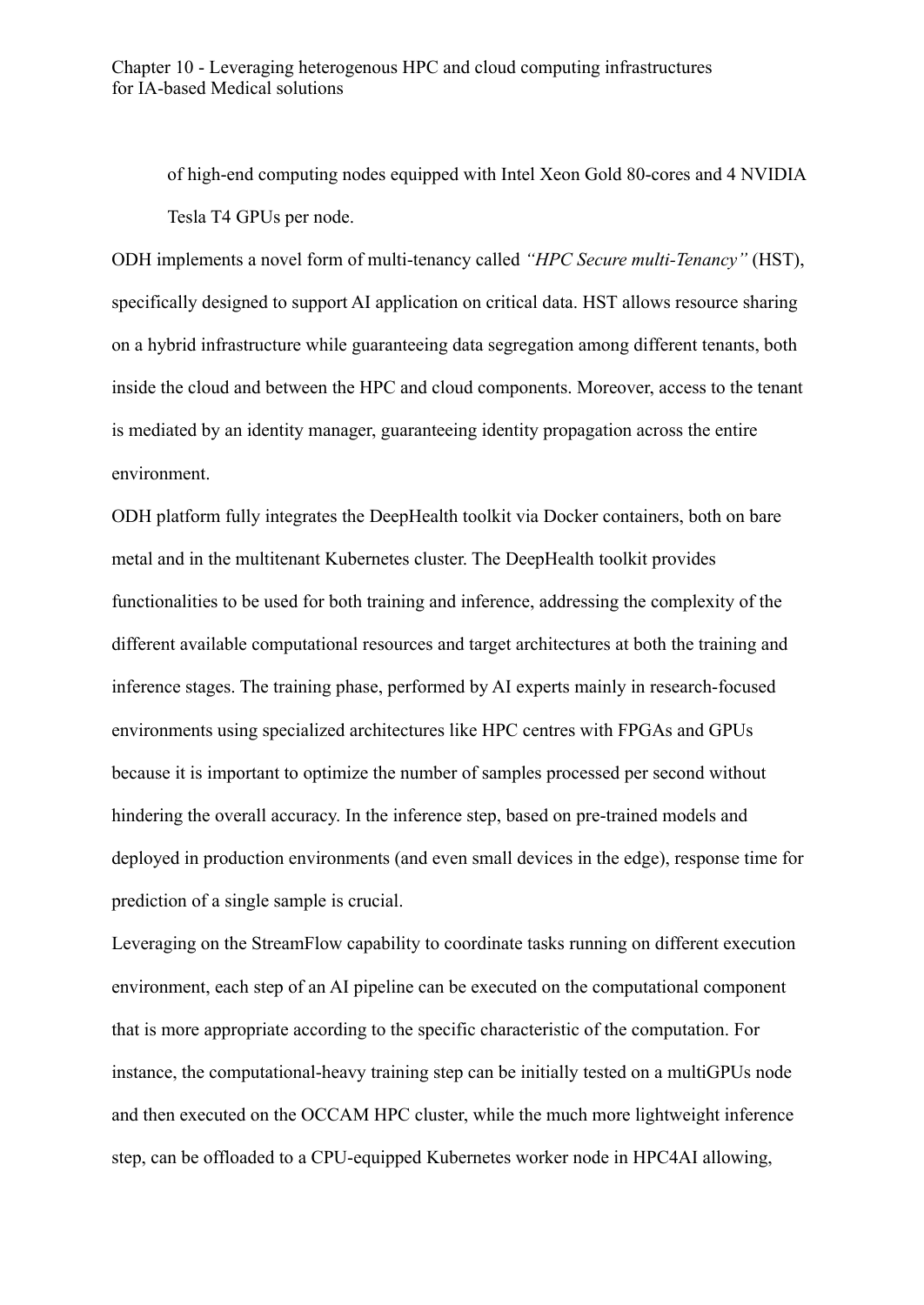when needed, an interactive inspection of the final results. An AI expert can simply launch the pipeline directly from his computer using StreamFlow, which orchestrates the execution of the first step on OCCAM and the second one on HPC4AI and manages all the required data transfers in a fully transparent way. We demonstrated this approach with the Lung Nodule Segmentation AI pipeline, a DeepHealth project use case (see Figure 8).



Figure 8. A DeepHealth Use Case AI Pipeline executed using StreamFlow.

Moreover, integration between StreamFlow and COMPSs provides the ability to perform the distributed training in the ODH cloud environment, by using the clouds capabilities of COMPSs

The idea behind this overall approach is that the ability to deal with hybrid workflows can be a crucial aspect for performance optimization when working with massive amounts of input data and different needs in computational steps. Accelerators like GPUs, and in turn different infrastructure like HPC and clouds, can be more efficiently used selecting for each application the execution plan that better fits the specific needs of the computational step of the ML applications developed in the project.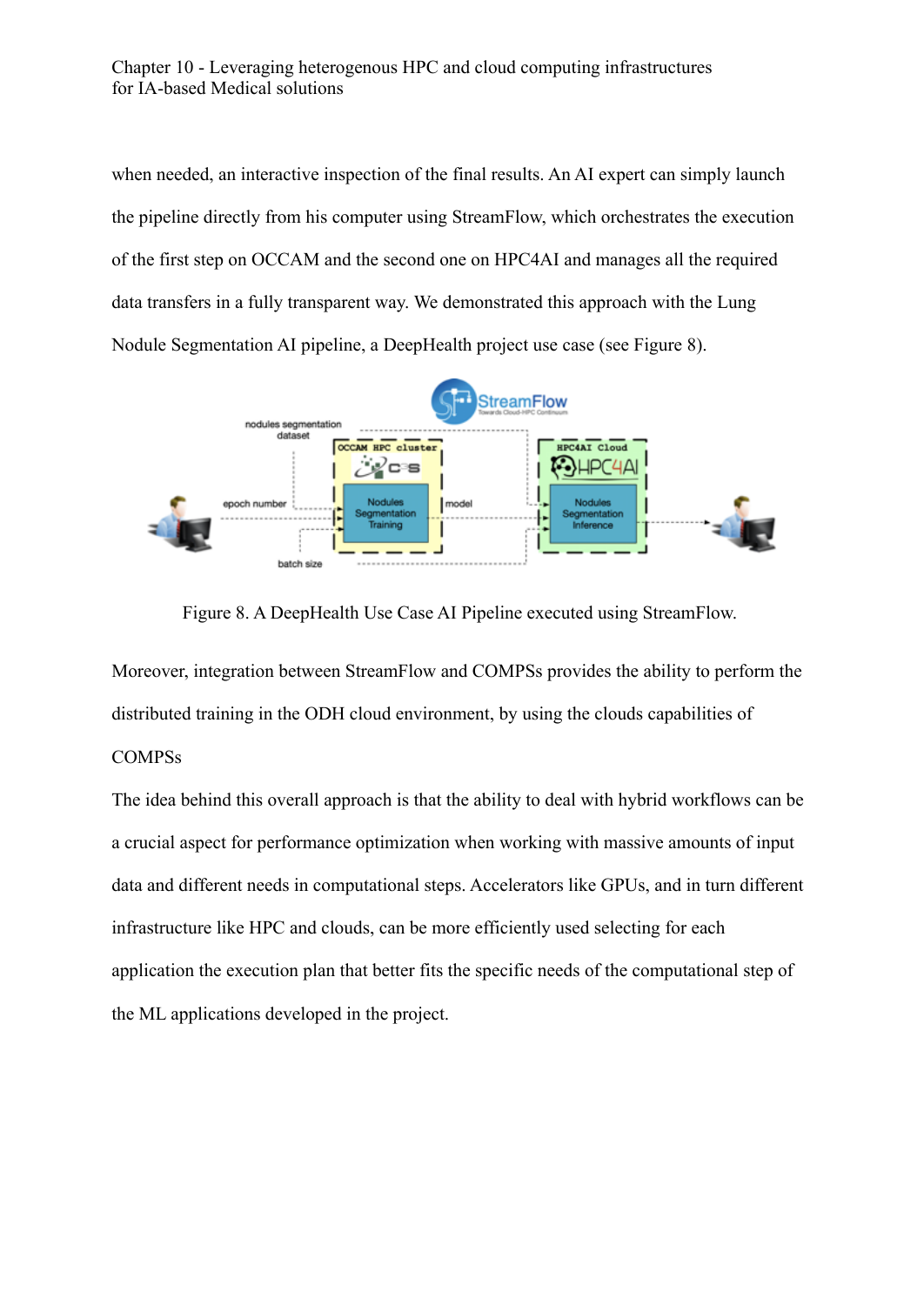# **4. Acceleration Devices: GPU and FPGAs**

#### **4.1. FPGAAcceleration**

FPGAs are devices with reconfigurable logic that can be combined and interconnected in order to process a specific algorithm. Contrary to CPUs and GPUs, in an FPGA the architecture (design) is adapted to the algorithm, thus, offering an opportunity to their optimization. On the other hand, the resources of an FPGA device are limited and usually the device works at a lower frequency. Therefore, a careful and custom design is needed in order to take benefits out of it. Although FPGAs are well suited for inference in Deep Learning, they can also be used in specific situations for training processes.

FPGAs are supported in the DeepHealth project in two orthogonal although complementary and needed directions. First, large FPGA infrastructures are being adapted to the project by suitable interfaces and protocols specific of FPGAs. Second, specific and optimized FPGA algorithms are developed for specific use cases within the project. In the next sections we describe the adaptations and developments performed for the infrastructure and then the optimizations at algorithmic level.

#### **4.1.1. The DeepHealth FPGA infrastructure**

#### **The Mango FPGA Platform**

The DeepHealth toolkit includes the MANGO FPGA platform, developed within the European MANGO project. As part of DeepHealth activities we are evolving this cluster of FPGAs from a hardware prototyping platform to a high performance and low energy compute platform. The platform consists of two clearly differentiated subsystems: the General-purpose Nodes (GNs) and the Heterogeneous Nodes (HNs). The former executes the host applications, as well as the low-level communication libraries, run; the latter represent the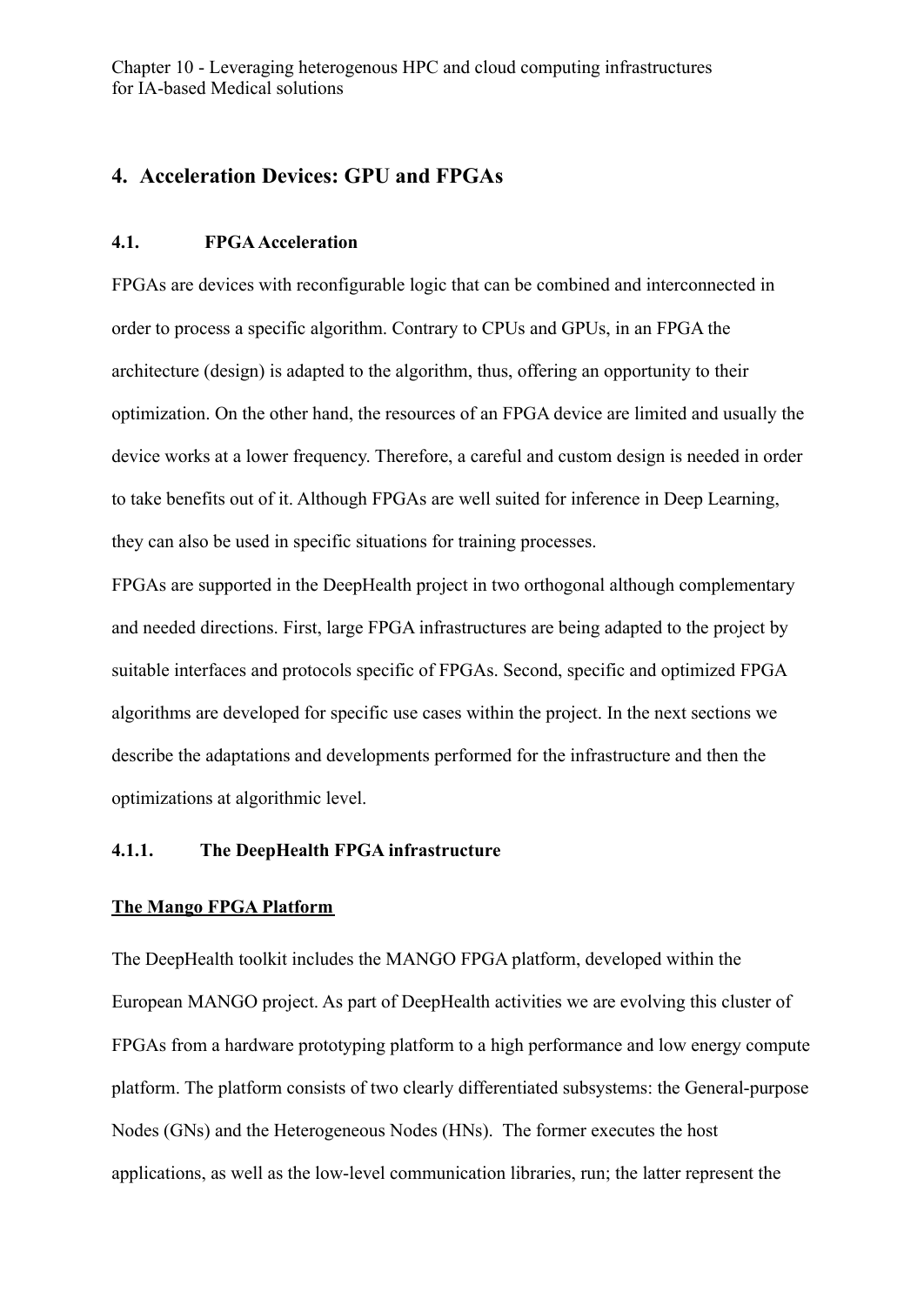computational part of the system built upon the FGPA modules:

- A GN (see Figure 9) consists of a Supermicro SuperBlade module SBI-7128RG-F equipped with an Intel Xeon processor E5-2600 v3, 64 GB of RAM memory and 1 TB of SSD storage. Each GNs is connected via PCIe to two HNs, so it can use both HN subsystems. GNs are also connected to the HNs via Ethernet and USB for cluster programming and management purposes.
- An HN (see Figure 9 and Figure 10) consists of 12 FPGA modules mounted on top of 4 proFPGA motherboards and placed in an FPGA cluster. This setup is extended with a total amount of 22 GB of RAM memory split in several DDR3 and DDR4 modules among different FPGAs. The HN is a heterogeneous subsystem since it contains different types of FPGAs, it is composed by Xilinx Kintex Ultrascacle XCKU-115, Xilinx Virtex 7 V2000T, Xilinx Zynq 7000 SoC Z100 and Intel Stratix 10 SG280H FPGA modules. The HN cluster is also equipped with FPGA interconnection cables to enable direct communications between its FPGAs. The cables are disposed in such a way that maximize communication bandwidth among the overall system but keeping the throughput balance between the different FPGA modules. The HN also includes one PCIe extension board that enables PCIe communications with the GN. Figure 10 shows the positioning and interconnections of the different FPGA / memories and cables between the different modules.

Overall, the complete DeepHealth FPGA-based infrastructure consists of a total of 4 GNs and 8 HNs arranged in two cabinets as shown in Figure 9.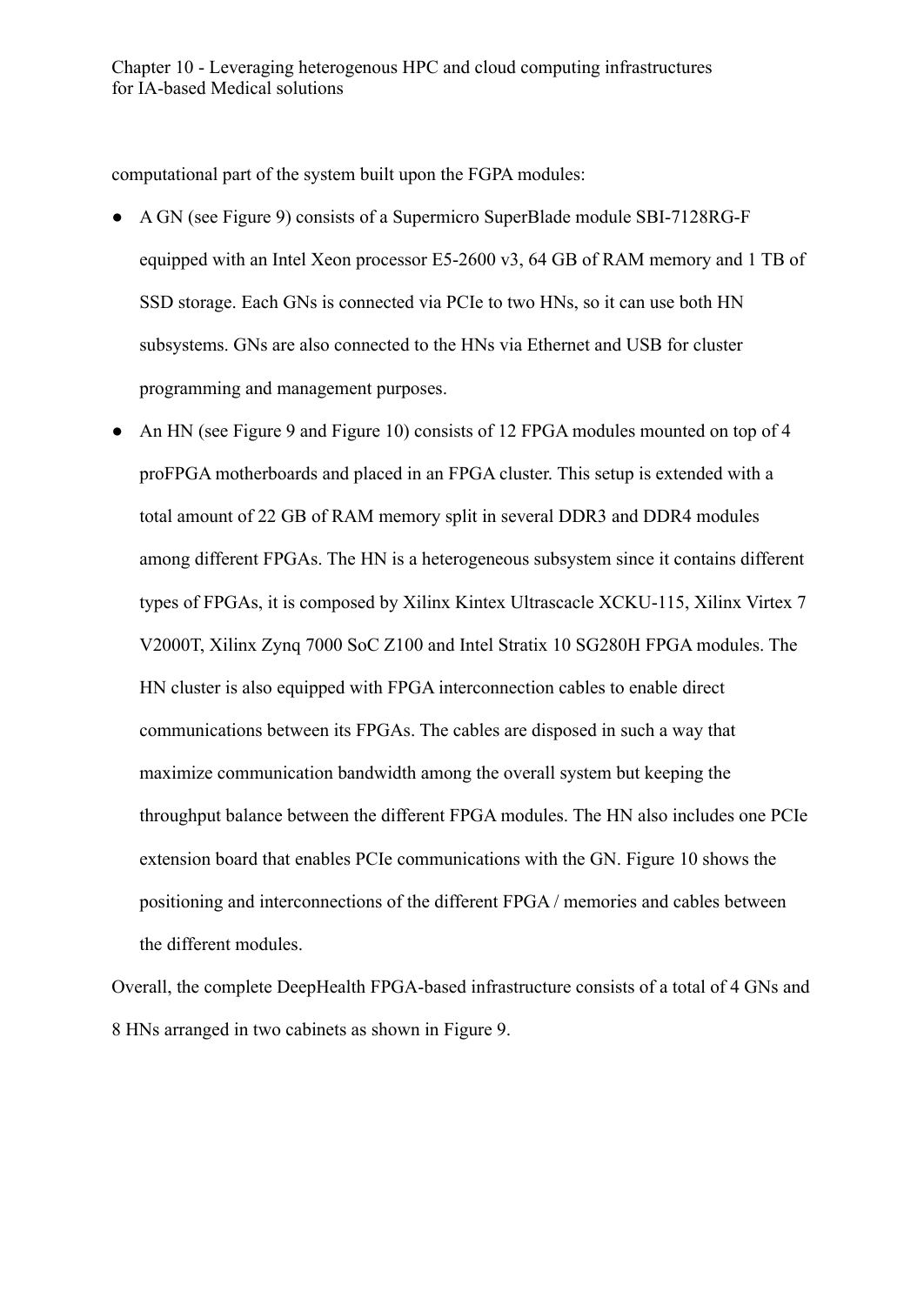

Figure 9. MANGO Hardware: GNs and HNs.



Figure 10 HN modules and interconnection.

With the objective of facilitating programmability, the DeepHealth FPGA platform the FPGA in two partitions: a static partition, known as *shell,* and a reconfigurable partition (see Figure 11). The former remains unchanged while the host is up and running. When the host is booting this partition is loaded into the FPGA from an external memory drive. Once uploaded, it provides the required interfaces to communicate with attached peripherals and the host where the FPGA is connected to in an efficient way. In the MANGO cluster the connection to the host is accomplished through a PCIe Gen3 x8 bus, offering a bidirectional raw bandwidth of 16GB/s, approximately. In addition, the static partition provides the clocks and reset networks to the rest of the elements in the FPGA, such as kernels. On contrary, the reconfigurable partition consists of a placeholder, inside of the FPGA, that can be changed at runtime using the features that the *shell* provides. This partition contains the resources in which application kernels can be deployed.

The MANGO cluster is compatible with the OpenCL application programming interface  $(API)^{11}$  for FPGA initialization, data transfer and kernel offloading, supporting both Xilinx and Intel FPGAs. Kernels are the part of the application that will run on the FPGA, so as to

<sup>11</sup> Khronos.org/opencl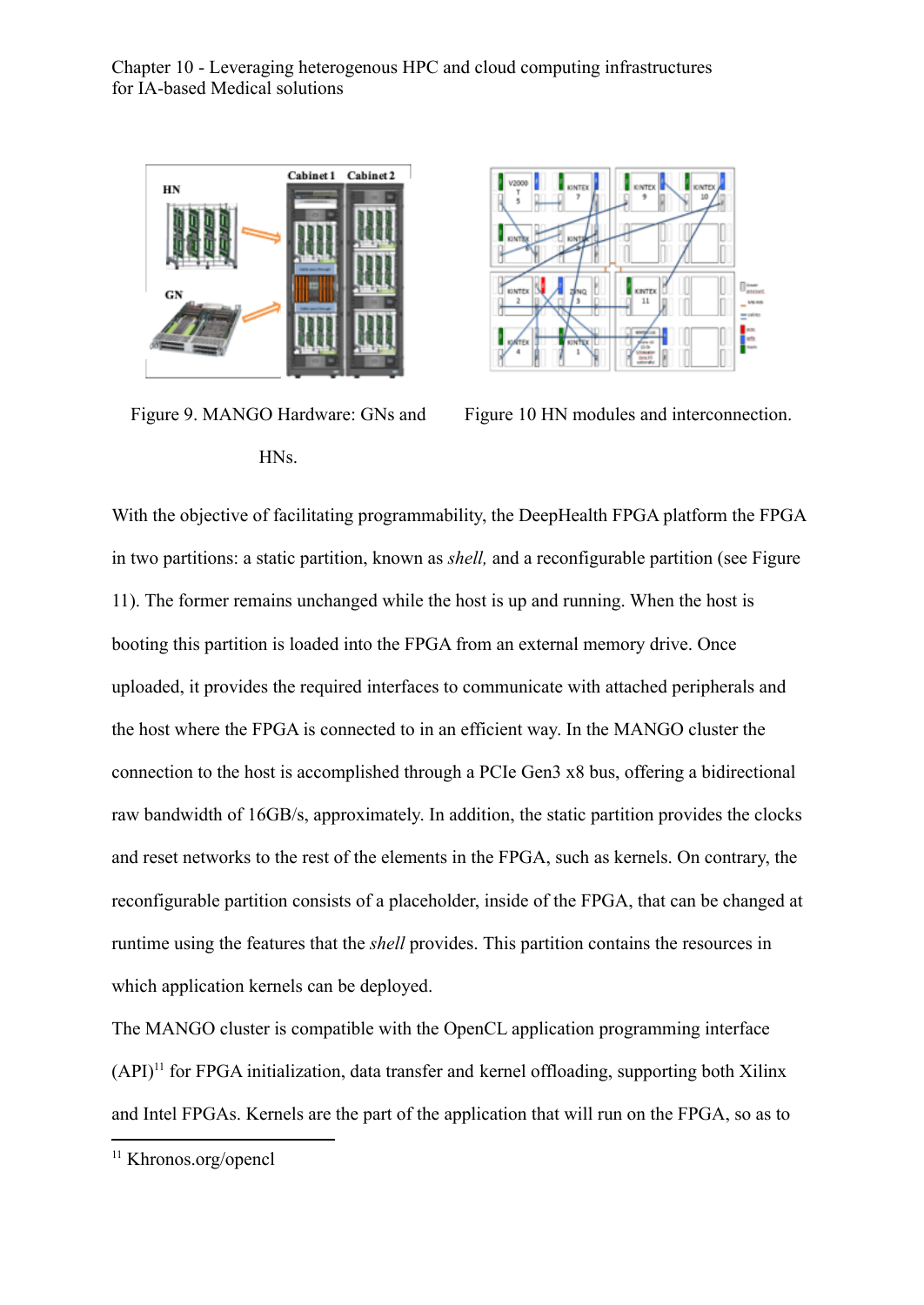

provide acceleration capabilities to the applications.

Figure 11. FPGA logical design of two FPGAs in the same cluster connected with Chip2Chip.

Furthermore, the FPGA design has been instrumented to support communication between the different FPGAs an HN is composed of. On the one hand, FPGA-to-FPGA connections within a cluster use the I/O pins available on the devices. On the other hand, connections between FPGAs at different clusters use the so-called Multi-Gigabit Transceivers (MGT). With these communication channels the GNs has DMA access to all the devices in an HN cluster, as well as to offload and control application kernels running on different FPGAs. At the same time, HN clusters are able to communicate with each other. To accomplish these goals the design incorporates an IP core provided by Xilinx named Chip2Chip(C2C). This IP core works like a medium access bridge connecting two devices over a memory-mapped interface in compliance with AXI protocol specifications.

C2C can be configured to work in master or slave mode, as depicted in Figure 11. To connect two FPGAs with C2C one device has to be configured as master and the other device as slave. The rest of the FPGAs in a cluster can be connected similarly, following a daisy chain.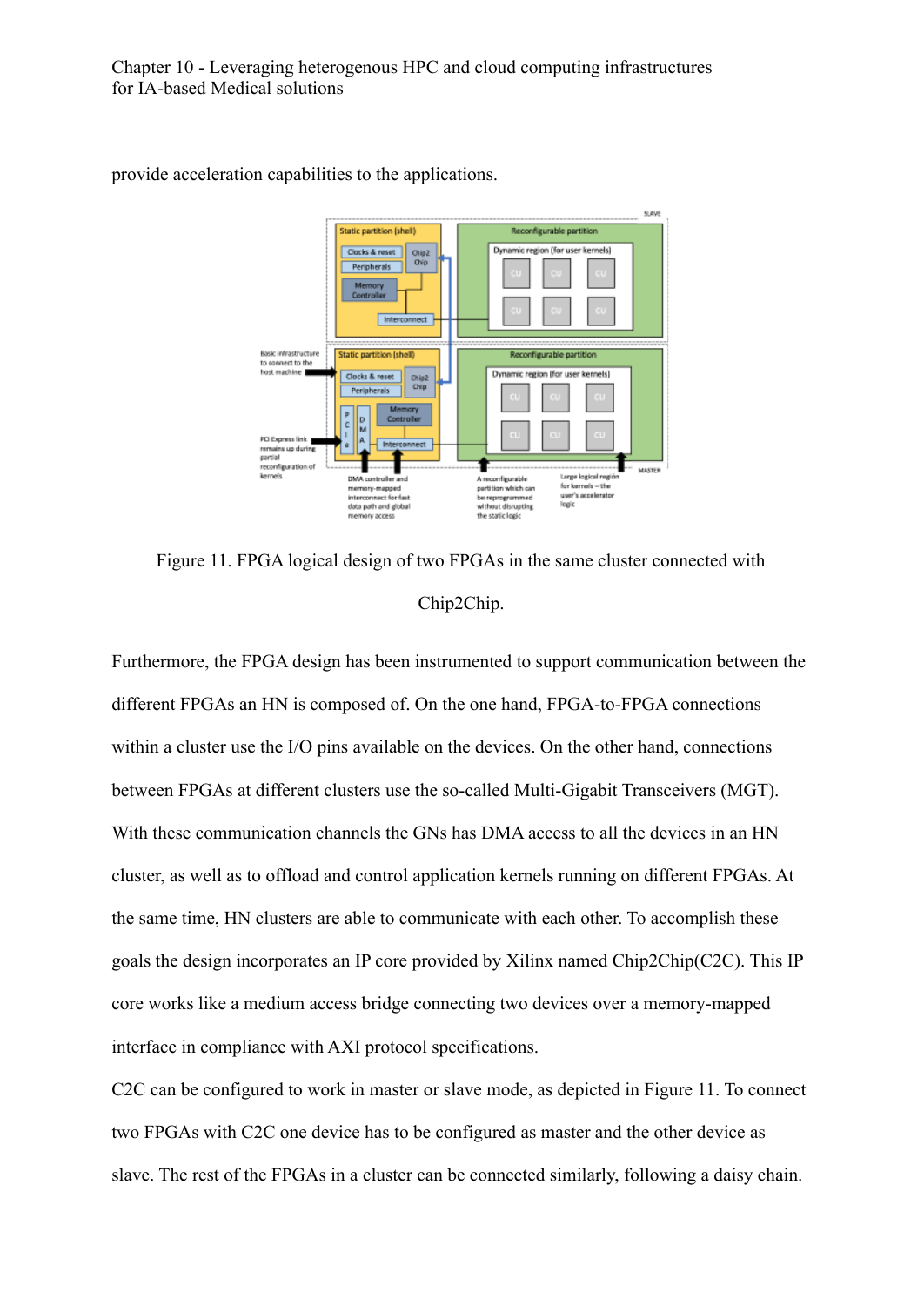In this architecture, the host has access to the memory on the slave FPGA through the C2C instances. Equally, provided the required logic is available, a kernel executing on the master FPGA can access the memory of the slave FPGA. As a result, this communication interface enables the host to offload and control kernels not only in the master FPGA, but also in the slave one.

#### **Multi-FPGA support**

Another feature being researcher within the DeepHealth FPGA infrastructure is the analysis on the use of multiple FPGAs for the implementation for a single inference network. Uniting the compute and memory resources of all used FPGAs makes possible to implement neural networks with higher requirements of memory (weights) and/or with a higher level of parallelism, reducing the latency.

The N2D2 (Neural Network Design & Deployment) deep learning framework made by DeepHealth partner  $CEA^{12}$  (see Section 4.1.3 for further details), features a technology called dNeuro<sup>13</sup>, which is able to export an inference network as a hardware description in RTL language, suitable for synthesis and implementation on a FPGA. dNeuro is optimized to use the available compute resources (mainly, DSPs) as efficiently as possible, and to use only the embedded memory resources (block RAMs), also in the scope of efficiency. dNeuro generates the network according to specified constraints, allowing more or less parallelism depending on the number of available DSP units. Specifying a number of DSPs higher than in a single FPGA results in a network suitable for multi-FPGA execution.

CEA is developing technology to map netlists automatically onto a multi-FPGA platform,

<sup>12</sup> https://github.com/CEA-LIST/N2D2

<sup>&</sup>lt;sup>13</sup> https://www.cea.fr/cea-tech/leti/Documents/démonstrateurs/Flyer\_DNEURO.pdf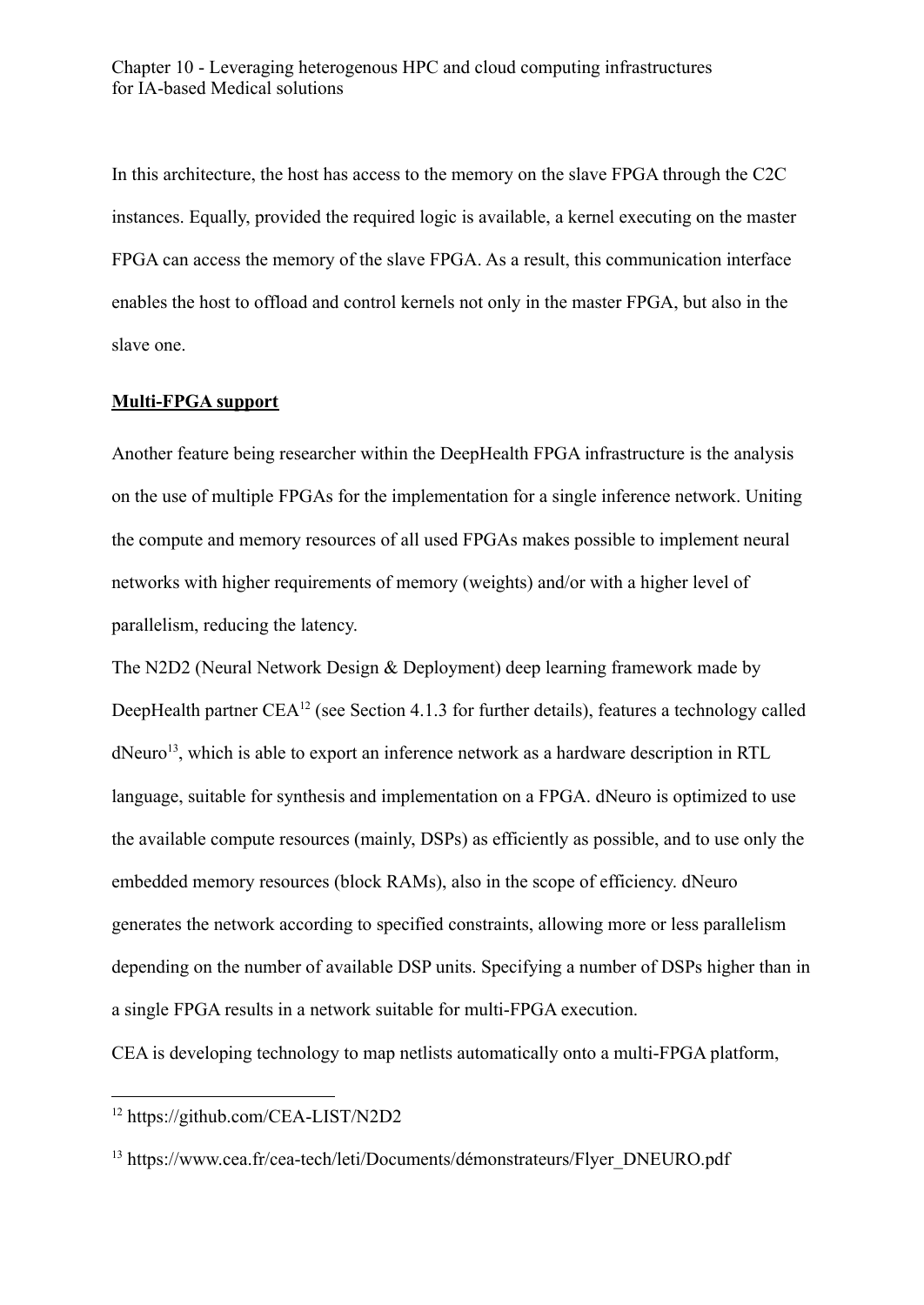similarly as if this platform were a single, larger FPGA. For this, the netlist has to be split into multiple netlists, one for each FPGA. The partitioning must be as efficient as possible, in order to maintain efficient communication between the FPGAs, both in terms of critical path preservation and control of the number of inter-FPGA signals. To achieve this goal, specifically adapted state-of-the-art hypergraph partitioning techniques are being used to ensure the overall performance improvement of the application.

## **4.1.2. An Optimised FPGA Board Design for DL**

DeepHealth is also investigating on the development of a FPGA board (see Figure 12) optimized for inference. The key component of the board is an INTEL Stratix-10 MX1650 or MX2100 FPGA. Both types are package and pin compatible and have FPGA internal High Bandwidth Memory (HBM) embedded. The MX2100 provides 16GByte of HBM memory and the MX1650 provides 8GByte of HMB memory. The MX2100 is the preferred choice and will be used for the first board designs.



Figure 12. The new DeepHealth FPGA board optimized for inference operations.

Furthermore, SODIMM connectors are used for memories and peripherals which are connected to regular FPGA I/Os. In DeepHealth these SODIMM extension board sites can be used to attach additional memories to the FPGA depends on the applications requirements.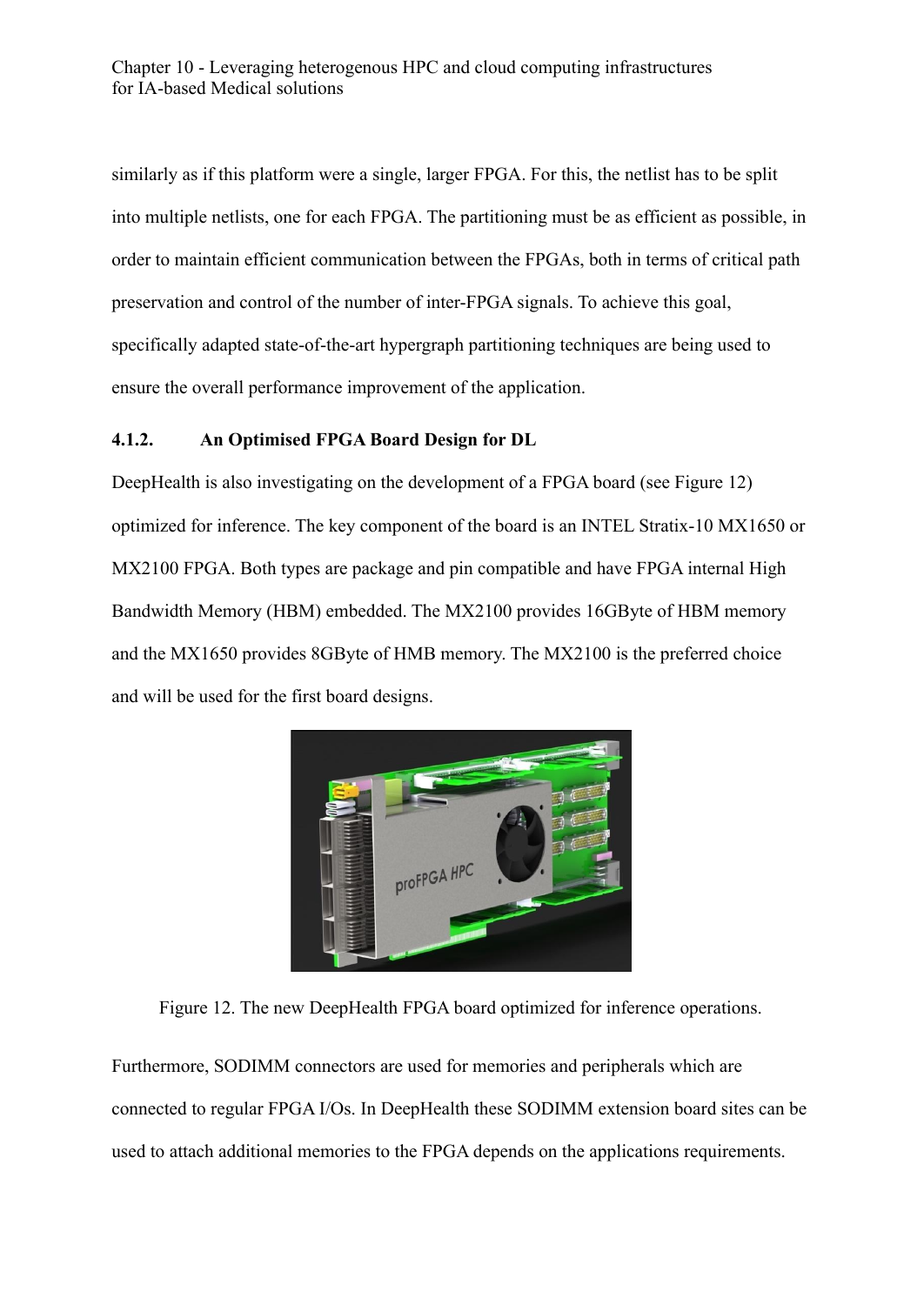Examples of such memories are DDR4 memory or high-speed SRAM memories to support random memory access with a minimal latency.

For direct host communication a PCIe interface (Gen3 x 16) is implemented. To communicate with external devices via high-speed interfaces four QSFP28 interfaces are available at the bracket. Each of these interfaces provides a full-duplex bandwidth of 100GBit/s. To interconnect multiple of these FPGA boards or to further extend the capabilities for external communication general purpose connectors are available at the backside of the board.

Finally, a board support package (BSP) is provided to use OpenCL/HLS tools for programming and integration of the hardware into the DeepHealth infrastructure.

#### **4.1.3. FPGA-based Algorithms**

Pruned and quantized models enable the use of FPGA devices for energy-efficient inference processes when compared to GPUs or CPUs. This section presents the use of these two techniques in the DeepHealth FPGA infrastructure

#### **Quantization and N2D2 and interface with DeepHealth via ONNX**

N2D2 is a comprehensive solution for fast and accurate DNN simulation and full and automated DNN-based applications building. It integrates database construction, data pre-processing, network building, benchmarking and hardware export to various targets. It is particularly useful for DNN design and exploration, allowing simple and fast prototyping of DNN with different topologies.

Once the training DNN performances are satisfying, an optimized version of the network can be automatically exported for various embedded targets. An automated network computation performances benchmarking can also be performed among different hardware targets. Various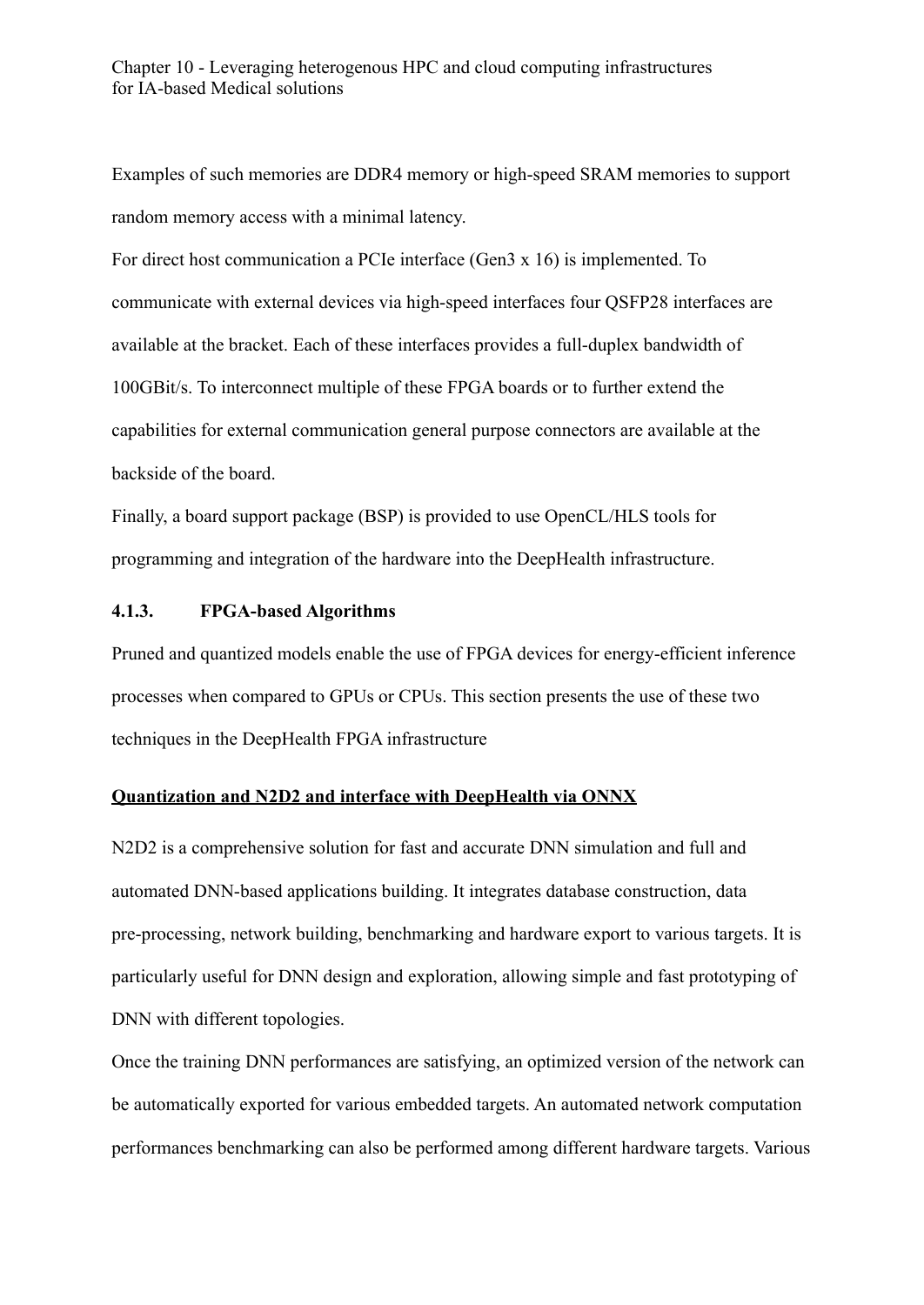targets are currently supported by the tool-flow: from plain C code to C code tailored for High-Level Synthesis (HLS) with Xilinx Vivado HLS and code optimized for GPU. Various optimizations are possible in the exports: (1) DNN weights and signal data precision reduction (down to 8 bit integers); (2) non-linear network activation functions approximations; and (3) different weights discretization methods.

The post-training quantization algorithm is done in three steps:

- 1. *Weights normalization:* all weights are rescaled in the range [−1.0,1.0],
- 2. *Activations normalization:* activations at each layer are rescaled in the range [−1.0,1.0] for signed outputs and [0.0,1.0] for unsigned outputs. The optimal quantization threshold value of the activation output of each layer is determined using the dataset, and implies the use of additional shifting and clipping layers.
- 3. *Quantization:* inputs, weights, biases and activations are quantized to the desired precision.

Interworking between the N2D2 framework and the EDDL library is possible thanks to the ONNX file exchange format. This allows any Neural Network designer to get advantage of both environments. This integration is illustrated with the two flows outline hereafter. In order to obtain an inference code making an intensive usage of integer operators rather than floating-point ones, the flow is the following:

- 1. Regular training performed in EDDL;
- 2. export by EDDL of the trained Neural Network to ONNX;
- 3. import of the ONNX network into N2D2;
- 4. 8-bit quantization of the network using N2D2;
- 5. export the quantized network to ONNX;
- 6. import the ONNX into EDDL;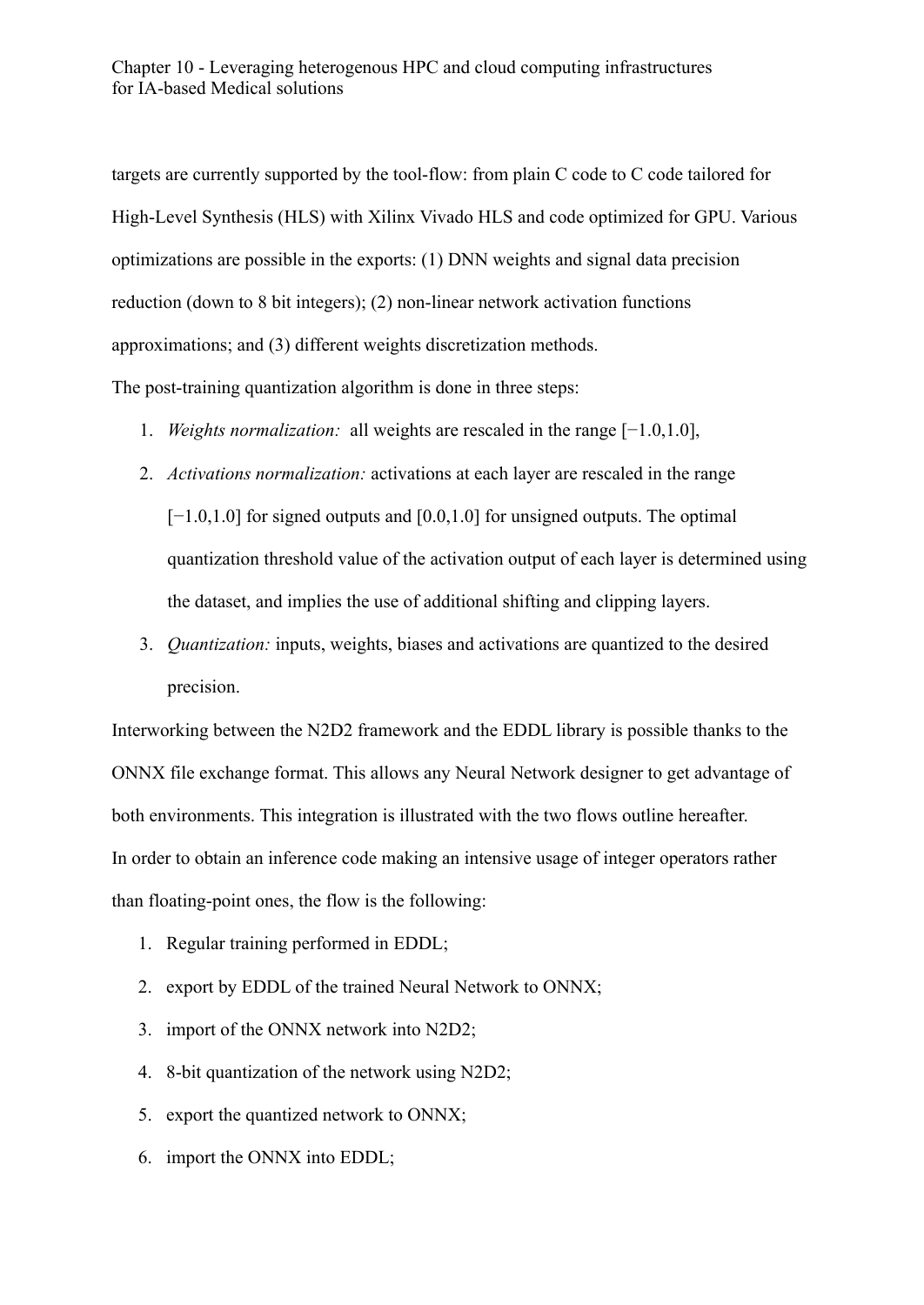7. generation of the inference code using EDDL facilities.

This flow is schematized on Figure 13. It can be adjusted to take advantage of the various

automated inference code generators proposed by N2D2.



Figure 13. Quantization flow with EDDL

FPGA based HPC oriented flows are as follows:

- 1. N2D2 users to access to the FPGA based HPC inference code generation provided by the EDDLL library;
- 2. EDDL users to benefit for N2D2 training capabilities not available in EDDL yet;
- 3. regular training performed in N2D2;
- 4. 8-bit quantization of the network within N2D2;
- 5. export the quantized network to ONNX;
- 6. import the ONNX Neural Network into EDLL;
- 7. generation of the inference code using EDDLL facilities.

The performance of the ISIC classification use-case generated through this flow are detailed below.

With 63% classification accuracy, it shows up the same accuracy as the floating-point version with a memory footprint divided by four. The storage memory size for the weights and biases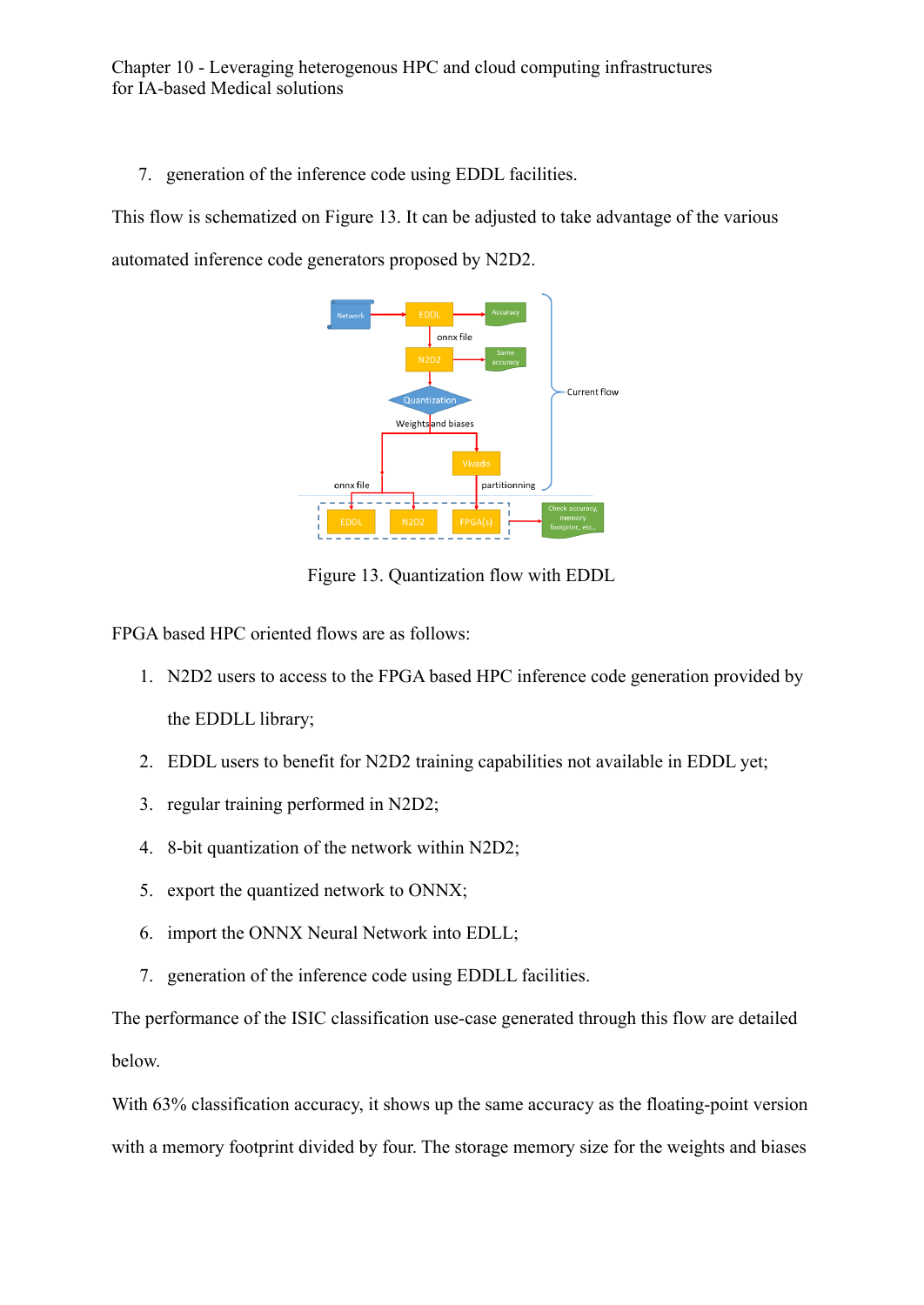of the standard VGG16 network is estimated to 512.28 Mega bytes. When performing quantization, the weights are stored in signed 8 bits integers, and biases in signed 16 bits integers. Each layer requires an additional scaling factor, stored in an unsigned 8-bit integer. Coming from 32 bits values, the required storage size will be divided by almost 4. The storage memory size for the weights and biases of the quantized VGG16 network is estimated to 1 074 445 952 bits, which is 128.08 MB.

Similar results were obtained with different versions of the MobileNet network $^{14}$ . The original version of MobileNet was trained on the ISIC dataset: recognition rates ranged from 73% to 79% depending on the alpha factor (from 0.25 to 1) which drastically impacts the required memory size. Eight bits quantization and export times were in the range of 150 to 500 seconds, and the recognition rates of the quantized networks remained in the same range as before. The estimated memory footprint was  $440$  kB (alpha = 0.25), 1250 kB (0.5) and 4050 kB (1) with estimated frame rate on FPGA ranging from 250 to 1780 frames per second.

#### **DNN Compression Methods**

It is well known that many DNNs, trained on some tasks, are typically over-parametrized.<sup>15</sup> DeepHealth also includes pruning techniques. The goal of these techniques is to achieve the highest sparsity (i.e. the maximum percentage of removed parameters) with minimal (or no) performance loss. One possible approach relies in a regularization strategy, used at training

<sup>14</sup> https://arxiv.org/abs/1704.04861

<sup>&</sup>lt;sup>15</sup> H. N. Mhaskar, T. Poggio, Deep vs. shallow networks: An approximation theory perspective, Analysis and Applications 14 (06) (2016) 829–848.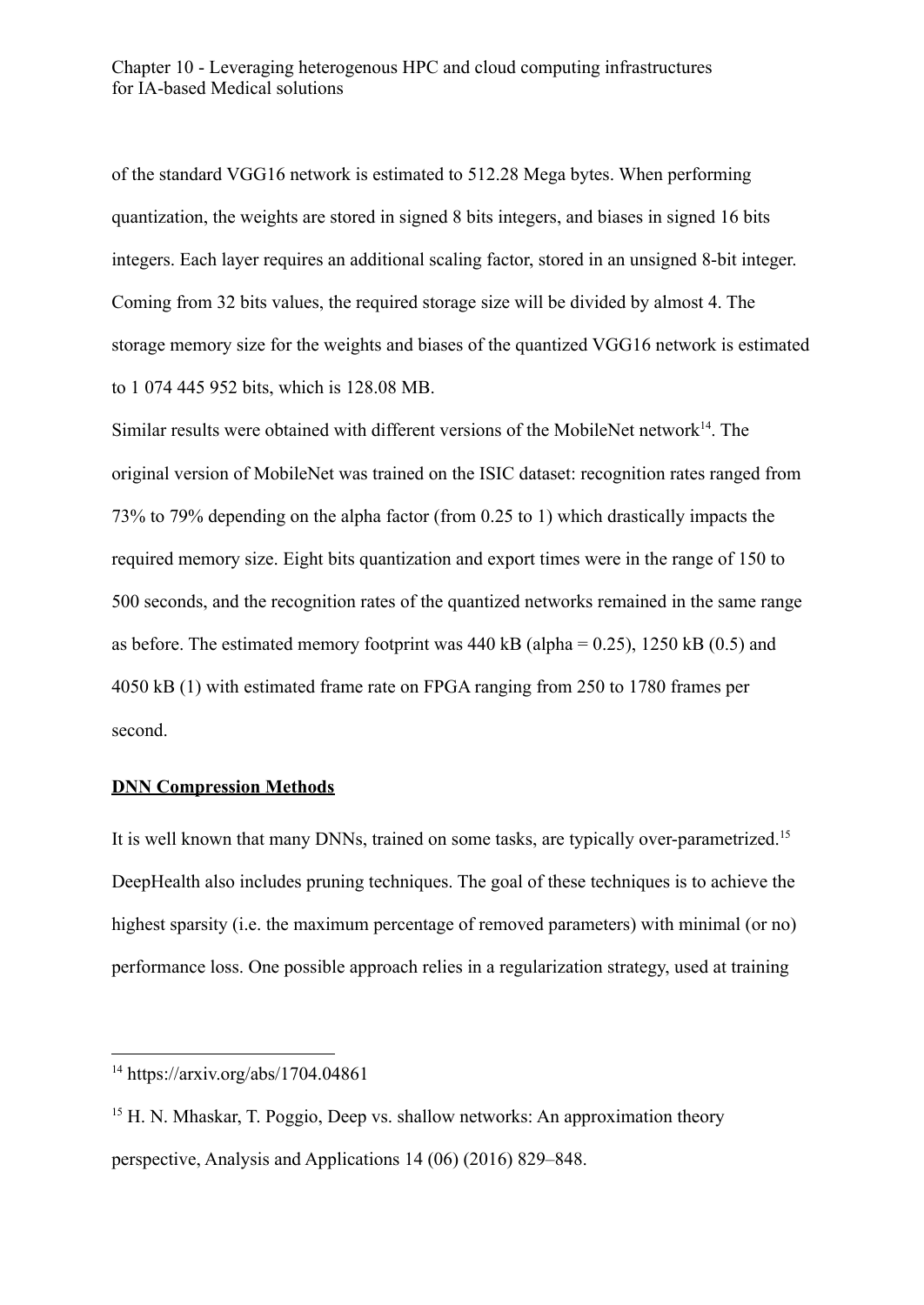time, employing the use of the *sensitivity* term<sup>16</sup> in order to penalize the parameters which are not useful towards the solution of the target classification task:

$$
S_w = \frac{1}{c} \sum_{k=1}^{c} \left| \frac{\partial y_k}{\partial w} \right|
$$

where C is the number of the output classes,  $y_k$  is the k-th output of the model and w is the evaluated parameter. The lowest  $S_{w}$ , the least its change will perturbate the change of the output. Through this metric, it is possible to remove parameters which impact the least the model's performance. It has been recently shown that iterative pruning strategies enable the achievement of higher compressions, justifying the relative training overhead towards one-shot approaches.<sup>17</sup>

Recently, a lot of attention has been devoted to the problem of the so-called structured pruning: unless focusing on single parameters, which enable a reduced gain in terms of FLOPs and memory footprint at training time, pruning algorithm should be focused on removing entire neurons. Comparing LOBSTER,<sup>18</sup> which is a state-of-the-art un-structured

<sup>&</sup>lt;sup>16</sup> E. Tartaglione, S. Lepsøy, A. Fiandrotti, G. Francini, Learning sparse neural networks via sensitivity-driven regularization, in: Advances in Neural Information Processing Systems, 2018, pp. 3878–3888.

<sup>&</sup>lt;sup>17</sup> Tartaglione, Enzo, Andrea Bragagnolo, and Marco Grangetto. "Pruning artificial neural networks: a way to find well-generalizing, high-entropy sharp minima." *International Conference on Artificial Neural Networks*. Springer, Cham, 2020.

<sup>&</sup>lt;sup>18</sup> Tartaglione, Enzo, et al. "LOss-Based SensiTivity rEgulaRization: towards deep sparse neural networks." *arXiv preprint arXiv:2011.09905* (2020).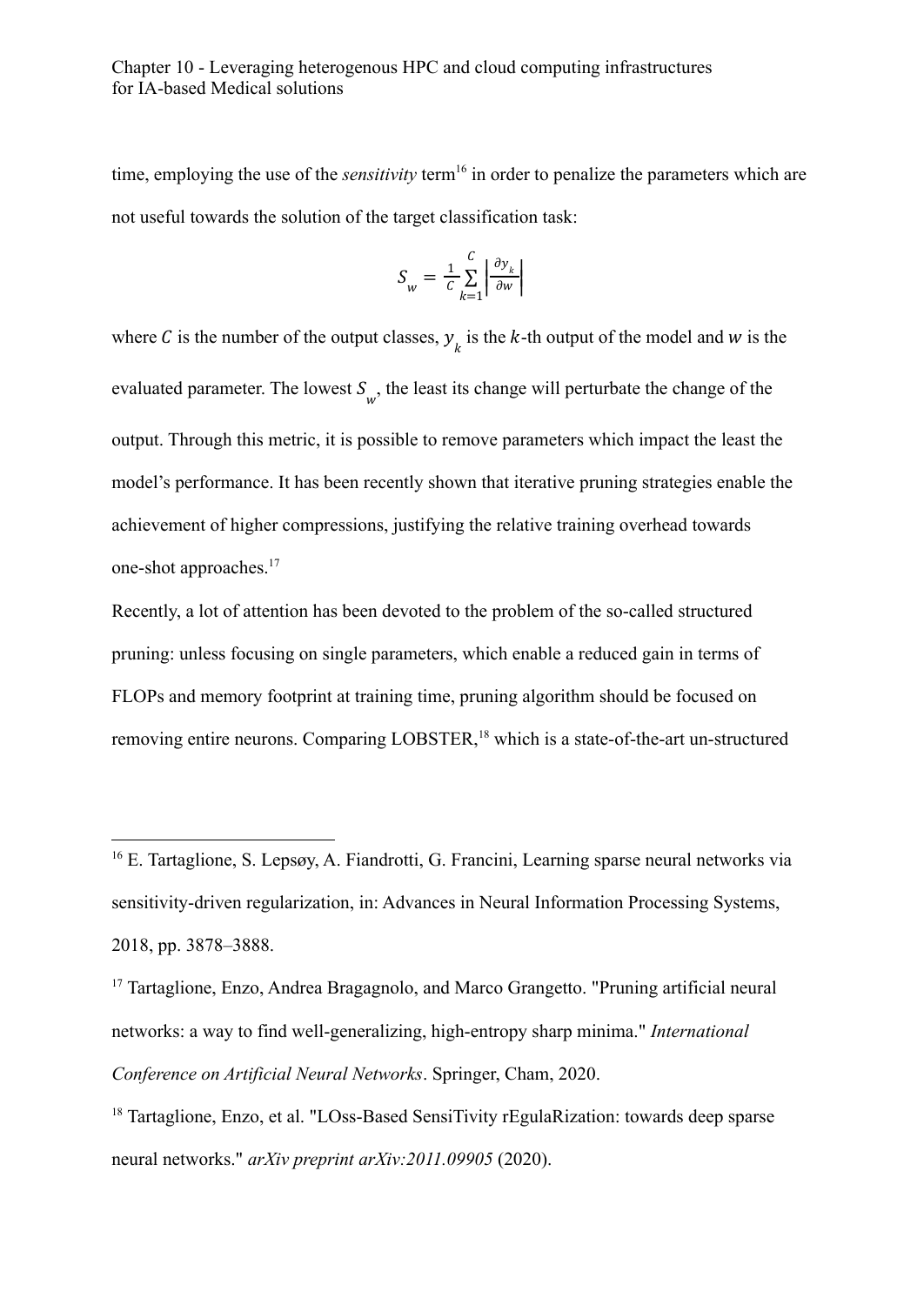pruning algorithm which removes a very large quantity of parameters, to SeReNe,<sup>19</sup> which is a sensitivity-based structured pruning algorithm, results that structured pruning strategies, despite removing less parameters than the unstructured ones, bring significant advantages in terms of memory footprint and FLOPs reduction, achieving up to  $2\times$  footprint saving and  $2\times$ FLOPs reduction, evaluated at inference time on resource-constrained devices, for complex architectures like ResNet and VGG-16, trained on state-of-the-art tasks, with no performance loss.

## **Development of DL Kernel on the DeepHealth FPGA Infrastructure**

DL kernel are specialized on the most frequent neural network layers used in the specific domain of the project (image-related classification and segmentation processes for health), therefore convolutions, resizing, and pooling operations are the focus of the kernel. However, the design of the kernel is performed using high-level synthesis (HLS). With HLS an algorithm described in high-level language such as C++ is transformed into an implementation on a reconfigurable device or even into an ASIC.

The kernel design follows the dataflow model by Xilinx combined with the use of streams. With this model a pipelined design between modules can be created and data can be processed concurrently on all the connected modules. The use of streams enables concurrency.

<sup>&</sup>lt;sup>19</sup> Tartaglione, Enzo, et al. "SeReNe: Sensitivity based Regularization of Neurons for Structured Sparsity in Neural Networks." *arXiv preprint arXiv:2102.03773* (2021).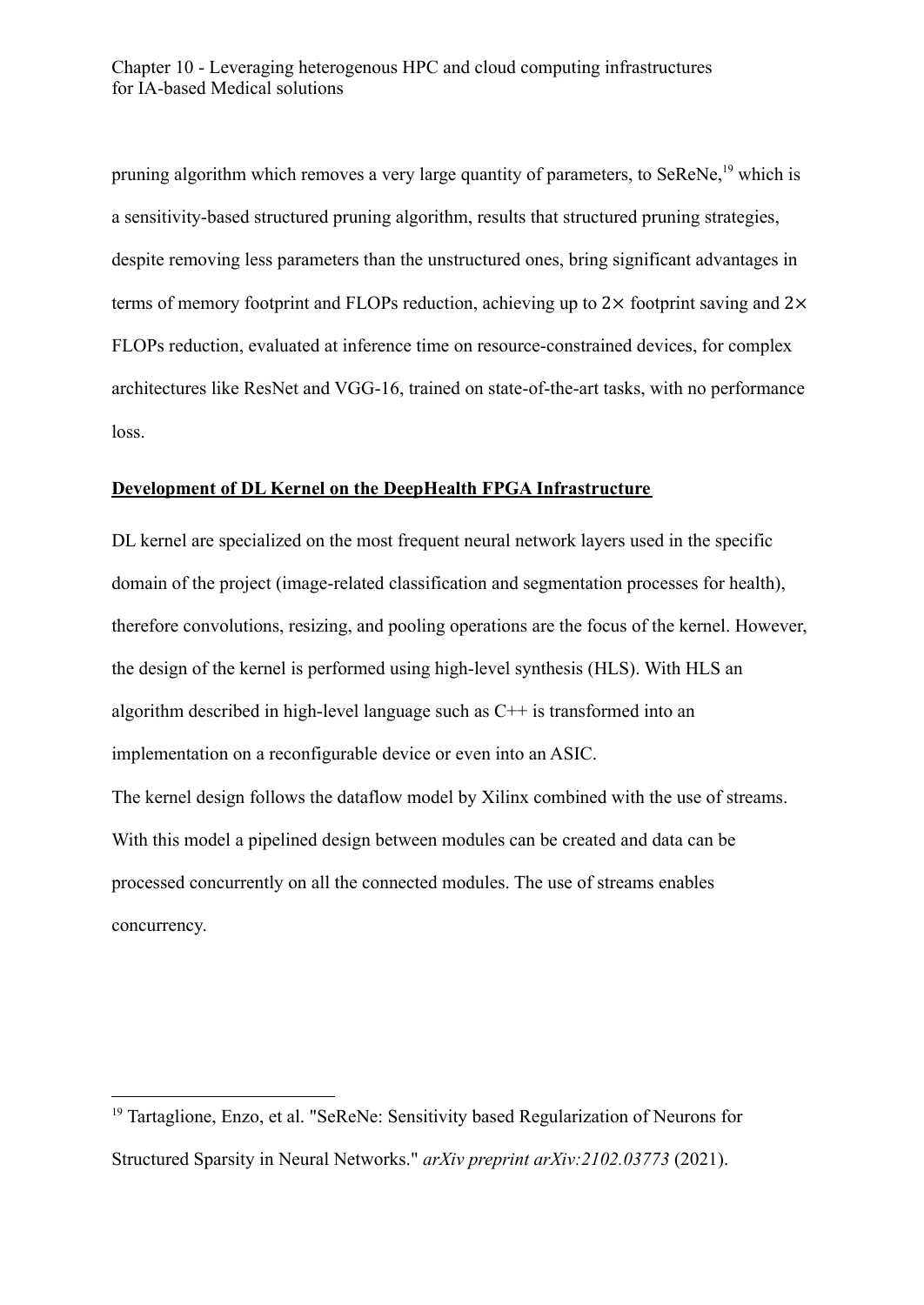

Figure 14. Baseline kernel design for convolutional operations on the EDDL.

Figure 14 shows the baseline design for the kernel targeting convolutional operations. Each box represents a different module and arrows represent streams. The kernel reads data (activations, bias, and weights) from a DDR memory attached to the FPGA and produces features being written back to the DDR memory. The images (activations) are pipelined through all the modules. The padding module provides padding support to the input images read in a streamflow fashion and then forwards the padded image to the next module. The cvt module converts the input stream into frames of pixels that will be convolved in the mul module and reduced in the add module. Finally, the produced features are written back to memory.

The design supports parallel access to memory in order to processes a defined number of input (CPI) and output (CPO) channels. Therefore, the design can be customized to different granularities of the convolution operation. Indeed, the number of convolutions operations performed in each cycle is CPI x CPO as each CPI channel is used for each CPO channel (direct convolutions supported).

#### **4.2. Many-core and GPU Acceleration**

The EDDL implementation is optimized to efficiently execute on a single computing node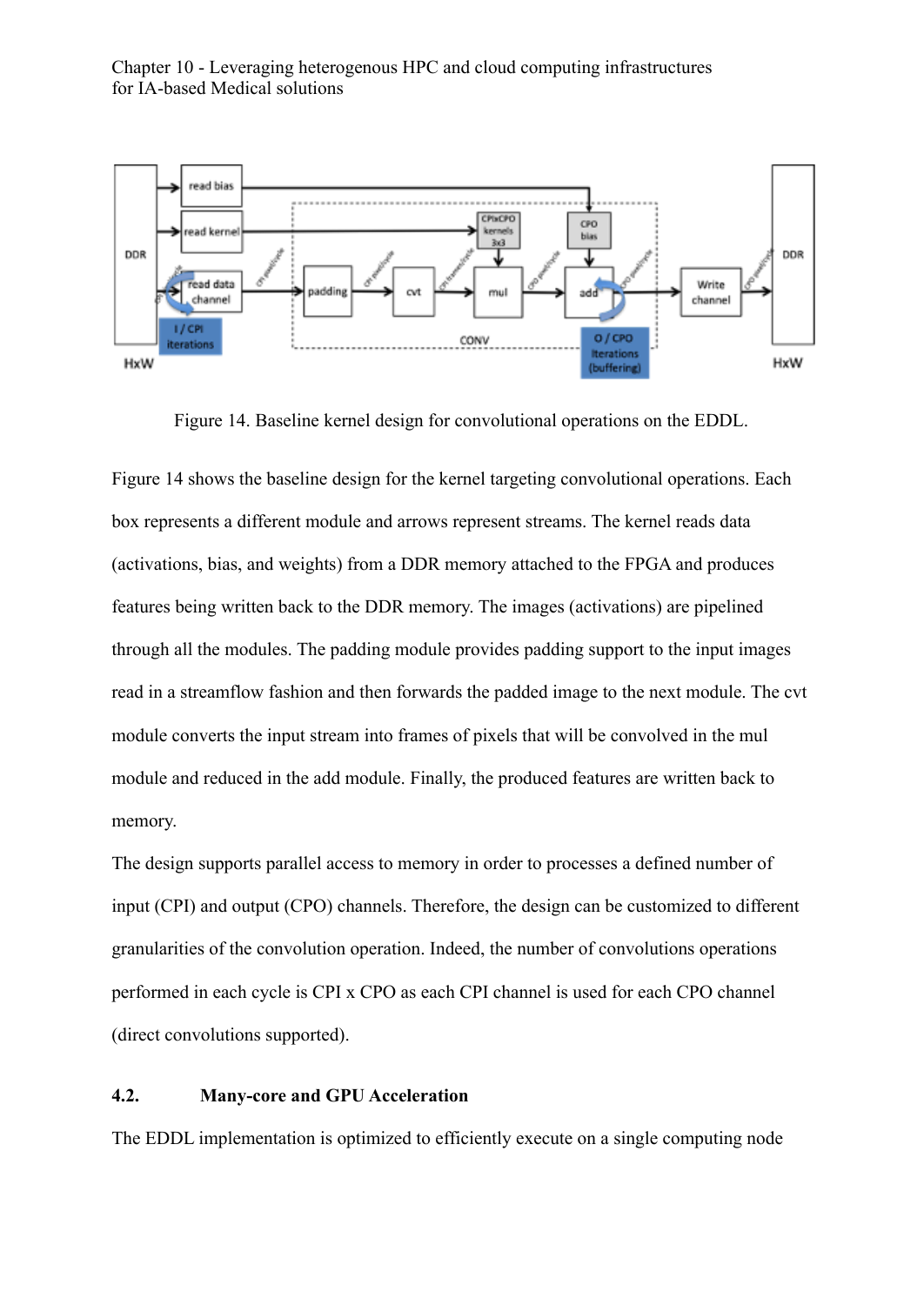featuring many-core fabrics or a set of GPU cards accelerators. In that regard, the EDDL includes an API to build the neural network and the associated data structures (according to the network topology) on the following acceleration technologies (named *Computing Service* in EDDL nomenclature): CPU, GPU and FPGA. Tensor operations are then performed using the hardware devices specified by means of the Computing Service provided as a parameter to the build function. Moreover, the number of CPU cores, GPU cards or FPGA cards to be used are indicated by the Computing Service. This section presents the many-core and GPU acceleration included in the EDDL. See Section 4.1 for FPGA acceleration. On many-core CPUs, tensor operations are performed by using the Eigen<sup>20</sup> library that rely the parallelization on OpenMP<sup>21</sup>. When using GPU cards, the forward and backward algorithms are designed to minimize the number of memory transfers between the CPU and the GPU cards in use, according to the configuration of the Computing Service. EDDL incorporates three modes of memory management to address the lack of memory when a given batch size does not fit in the memory of a GPU. The most efficient one tries to allocate the whole batch in the GPU memory to reduce memory transfers at the minimum, the intermediate and least efficient modes allow to work with larger batch sizes at the cost of increasing the number of memory transfers to perform the forward and backward steps for a given batch of samples.

In the case of using more than one GPU in a single computer, the EDDL internally creates one replica of the network per GPU in use, and automatically splits every batch of samples

 $20$  G. Guennebaud, B. Jacob and others, "Eigen v3.," 2010. [Online]. A vailable: http://eigen.tuxfamily.org

<sup>21</sup> https://openmp.org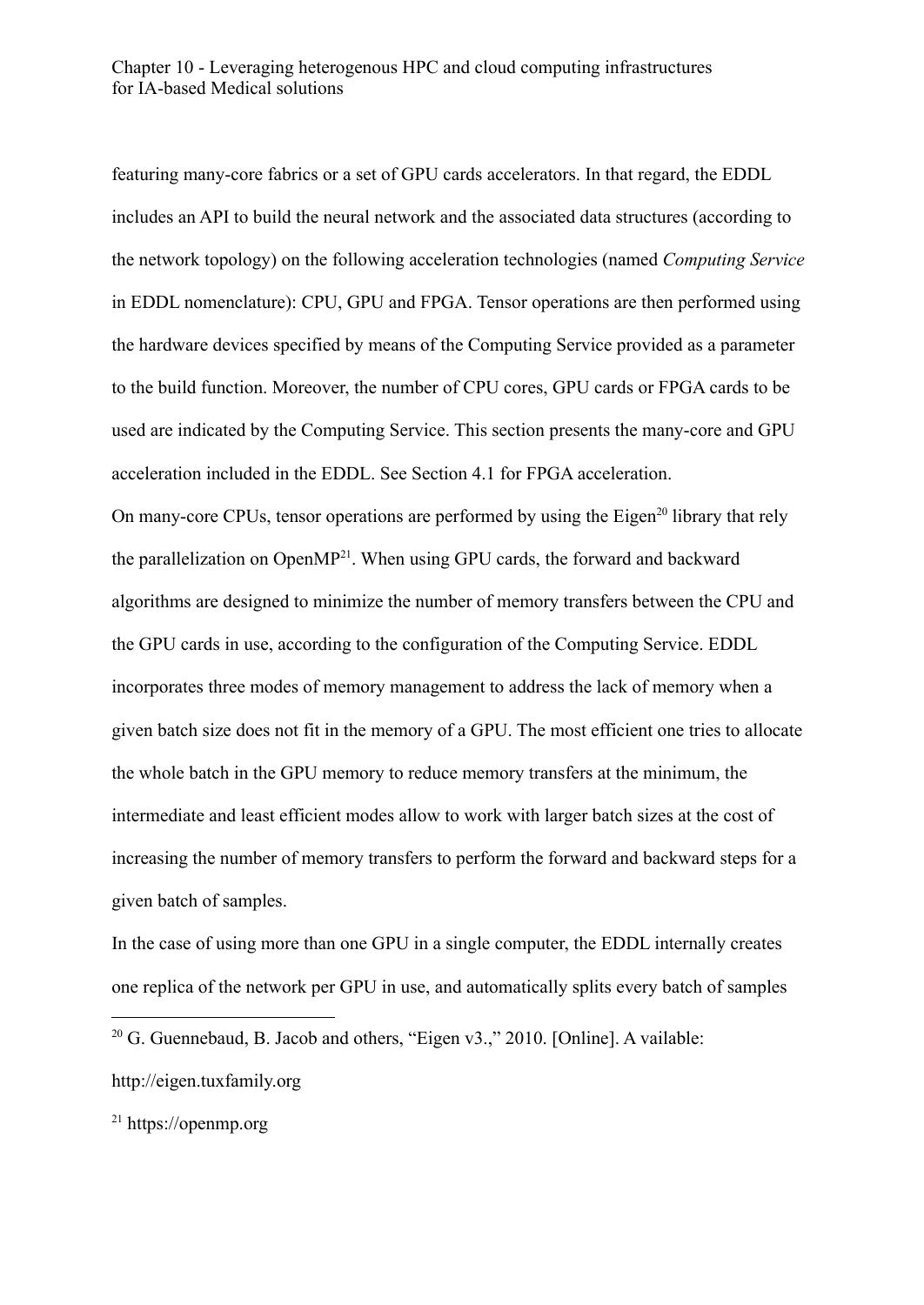into sub-batches, one sub-batch per GPU, so that each sub-batch is processed by one GPU. Every time a batch is processed, the weights stored in each GPU are different and weight synchronization every certain number of batches is required to avoid divergence. The weight synchronisation is done by transferring all the weights from GPU memory to CPU memory, computing the average, and transfer back the updated weights to the memory of all the GPU cards in use, i.e., to all the replicas of the network. The computing service used for defining the use of GPU cards has an attribute to indicate the number of batches between weight synchronizations. As memory transfers between CPU and GPU must be reduced as much as possible, a trade-off between performance and divergence must be reached by means of this attribute, whose optimal value will vary depending on the data set used for training and the topology of the neural network.

EDDL support for GPUs has been implemented twice, by means of CUDA kernels developed as part of the EDDL code, and by integrating the NVIDIA cuDNN library. The use of different hardware accelerators is completely transparent to developers and programmers who use the EDDL; they only need to create the corresponding Computing Service to use all or a subset of the computational resources.

# **5. Conclusions**

DeepHealth HPC toolkit allows the European Distributed Deep Learning Library (EDDL) to be efficiently executed on HPC and Cloud infrastructures. On one side, it includes HPC and cloud workflow managers to parallelise the execution of EDDL operations, including the parallelisation of the costly training operations; on the other side, it supports the most common hardware acceleration technologies, i.e., many-cores, GPUs and FPGAs, to further accelerate the training and inference operations in single computing nodes. Moreover, the